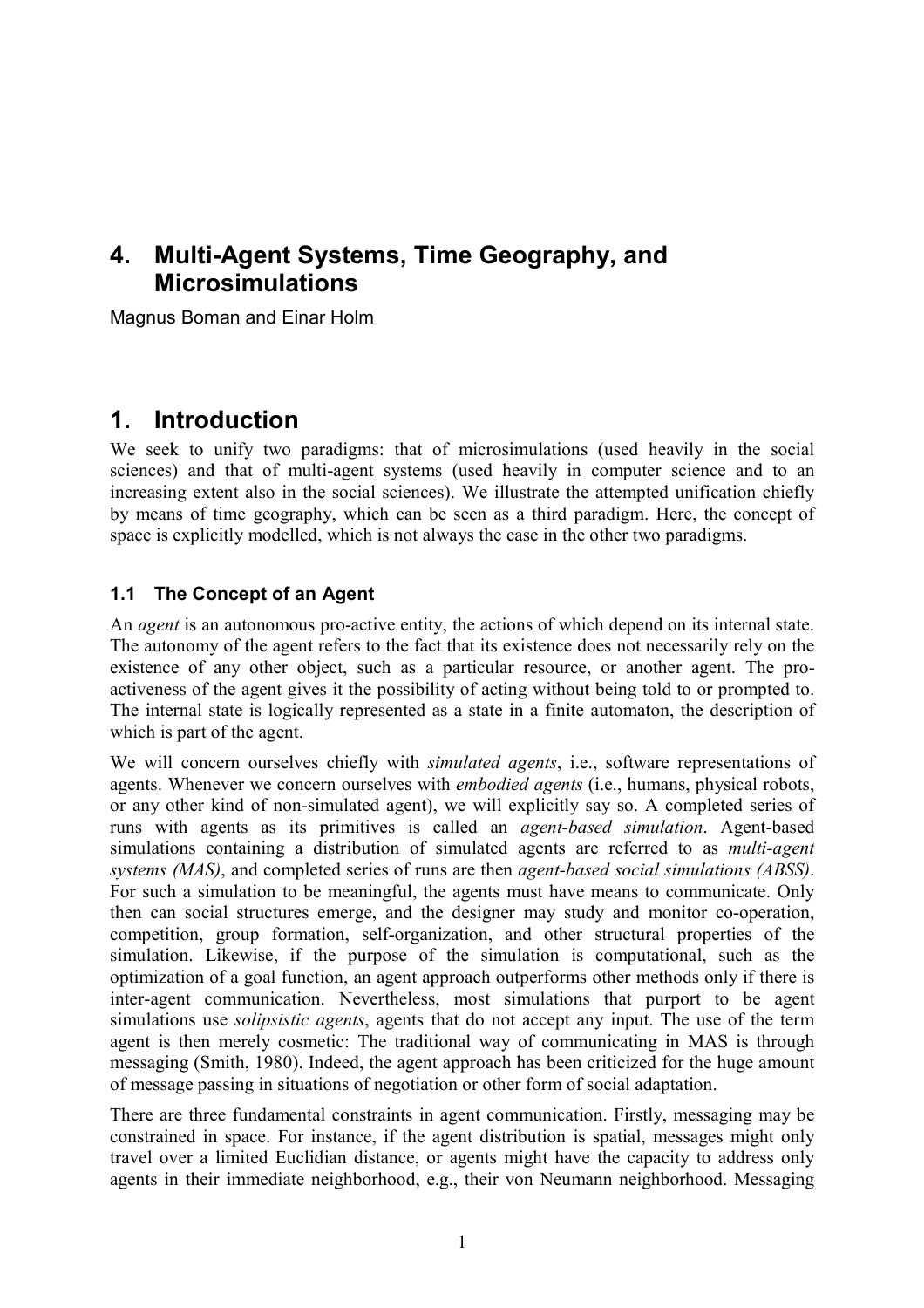may also be constrained in time. A multi-agent system can have time represented intrinsically, usually based on the computer system clock (synchronous model). Alternatively, the representation may be based on system events (asynchronous model). In a synchronous time system, agents may be allowed to send only a limited number of messages each cycle. In an asynchronous time system, agents may be allowed to address other agents only before or after certain events. Finally, messaging may be constrained by architecture. These constraints have to do with inability of the agents, of the underlying hardware, or of the network, to cope with message passing.

The semantics of the model can be very complex, and if the system is to be interpreted in the real world, the art and engineering of such interpretations is very difficult. This is a research area in need of much development, and hitherto many models have been presented that are more difficult to understand than the real world they represent.

If a multi-agent system is intended to represent parts of reality, the ABSS can be a model of those parts of reality, subject to limitations of the representation, languages used, and the universe of discourse (see, e.g., Boman *et al.*, 1997). Some ABSS can represent social phenomena, a fact that has led social scientists to MAS use (cf. Verhagen, 2000). In socioeconomic systems, statistical mechanics is used to an ever-increasing extent. The analogy between the explanation of how collections of atoms can exhibit correlated behavior and the explanation of how various group behaviors may arise in societies of interacting individuals is popular (see, e.g., Durlauf, 1999). It is not evident, however, that statistical mechanics in practice gives the most appropriate representation of agent systems with considerably more complex properties and interaction than atoms, and we will return to this issue below. The increasing use of MAS for electronic trade will presumably increase their usage for explanatory purposes in the future (LeBaron, 2000).

When modeling social systems, in particular with microsimulation, the agent is usually a representation of a human. Sometimes, certain aggregates of individuals (e.g., families, firms, municipalities, neighborhoods, clubs, and associations) are modeled as encapsulated objects and are then dubbed agents. Such an aggregate may be modeled with some decision and action capacity beyond that of its member individuals, and labeled accordingly, such as "a decision making unit." A family might appear only as a passive property of some individuals, or as a relation between individuals. When such an individual dies, the family to which it belonged basically just becomes smaller. Often, however, specific methods and properties are given to the family (such as moving) that can only be triggered by the family entity and not by its member individuals in splendid isolation. Each individual might be part of or belong to several other aggregate agents, with a partial action capacity of their own. The quest for emergence is to have these appear without being predefined. This calls for clear definitions and careful maintenance of individual and aggregated agents, and their interrelations.

#### **1.2 The Paradigm of Modern Multi-Agent Systems Research**

In the 1980s, MAS research branched out from distributed artificial intelligence (Bond  $\&$ Gasser, 1988). While the latter concerned itself with distributed problem solving with a global system task, MAS approaches tackled local system tasks, i.e., agent tasks, and let global solutions emerge. Contrast for example the distributed solution of the problem of maximizing a global utility function, and the centralized solution of the problem of amalgamating the solutions of a number of local utility maximizers. A further difference between the two approaches is that in distributed problem solving, processes typically cooperate, while in the MAS approach agents may cooperate but may also compete. The paradigm was from the outset separated into research on languages, theories, and architectures.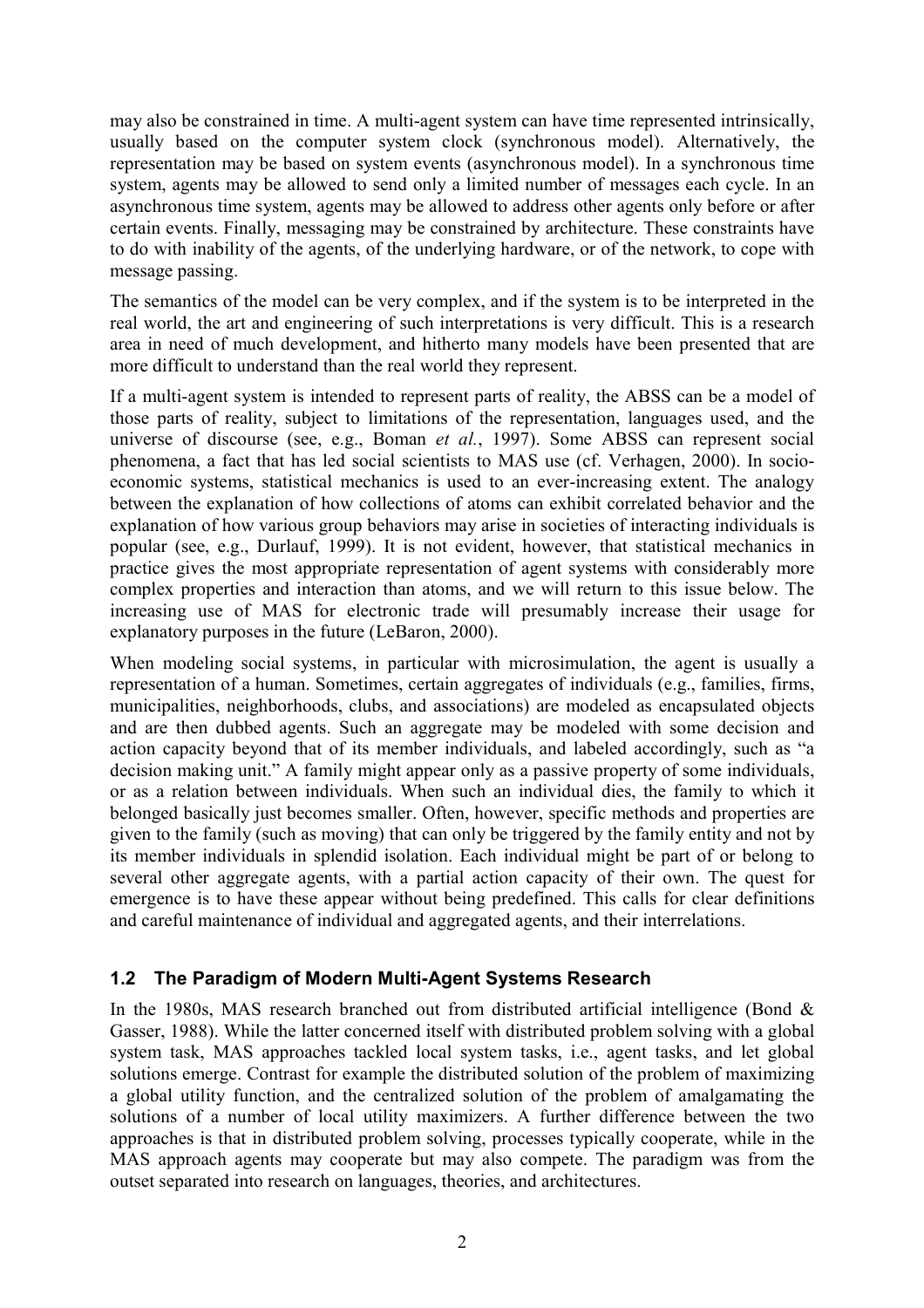#### *1.2.1 Agent Languages*

Language issues include agent communication languages, i.e., standardized forms of interagent communication, but also protocol standards, and the development of new programming languages suitable for agent programming. In particular, an engineering approach to MAS (represented by, e.g., Genesereth & Ketchpel, 1994) describes agent-oriented programming as an extension of object-oriented programming, the main added features being that messages in MAS have fixed meaning, and the agents have dedicated communication protocols. An alternative cognitive science approach to MAS (represented by, e.g., Castelfranchi, 1998) takes more of an interdisciplinary stance. Inspired by philosophers commenting on representational artificial intelligence issues, such as Dennett (1978) and Bratman (1987), and on language issues in particular, chiefly Searle (1969), this approach takes the notion of states in an agent as placeholders of mental states in humans. This stance leads to problem solving in agents being modeled through the so-called BDI-model (for Belief, Desire, and Intention; see, e.g., Rao & Georgeff, 1995, for a brief survey). It is also programmed with the intent of emulating human problem solving, e.g., in the early Procedural Reasoning System (Georgeff & Lansky, 1987), in keeping with early artificial intelligence research (Newell & Simon, 1961). Even in this setting, the suggestion of speech act theory as a standard for agent communication languages is remarkable: All international standardization attempts (the two largest ones being KQML/KIF and FIPA, see http://www.fipa.org) have been based on speech acts. Habermas (1981) is to be found among the many critics of this theory, which strongly constrains agent messaging.

#### *1.2.2 Agent Theories*

*Reflex agents* do not reason, but act in a stimulus-response fashion. *Deliberative agents* reason, usually under constraints. Because deliberation takes time, there is a trade-off between capability and efficiency of MAS. The MAS designer can, for instance, choose between having many agents that reason very little, so-called *swarms*, and fewer agents that reason a great deal, so-called *intelligent agents*. There is also the possibility of designing intelligent agents that reason only when time permits. Such bounded intelligence is akin to Simon's bounded rationality, and can be highly useful in practice. The agents can then be programmed using anytime algorithms (Dean  $\&$  Boddy, 1988): they quickly guess or approximate a solution, which is then refined for as many rounds as permitted. If such algorithms are too demanding to write, the crude alternative is to let the agents jump between an intelligent state (in which they reason) and a non-intelligent state. Defining when to jump, and indeed defining the time bounds for an anytime algorithm, is a prime example of a meta-design problem for MAS. Another meta-design problem is how to make the agents perform meansends analysis, necessary for matching their capability with goal-seeking behavior. In short, deliberation yields declarative knowledge allowing for prioritization among goals, while means-ends reasoning is required for the procedural knowledge: how to achieve the goals.

Cognitive science is concerned only with intelligent agents. In particular, the emulation of human behavior is a pivotal design principle. The agent states are likened to human mental states, and the agent reasoning and knowledge base are discussed and manipulated using mentalistic notions, such as beliefs, desires, and intentions. In the Procedural Reasoning System (Georgeff & Lansky, 1987), for instance, desires are implemented as plans, part of a plan library. Any sequence of plans executed in order to reach a goal constitutes an intention of the agent. The semantics are usually described using modal logics (see, e.g., Woolridge, 2000), many of which are esoteric by the standards of theoretical philosophy, and all of which have high computational complexity (Fagin *et al.*, 1995). The latter problem is chiefly due to the large number of primitive modal operators, usually equal to the number of agents in the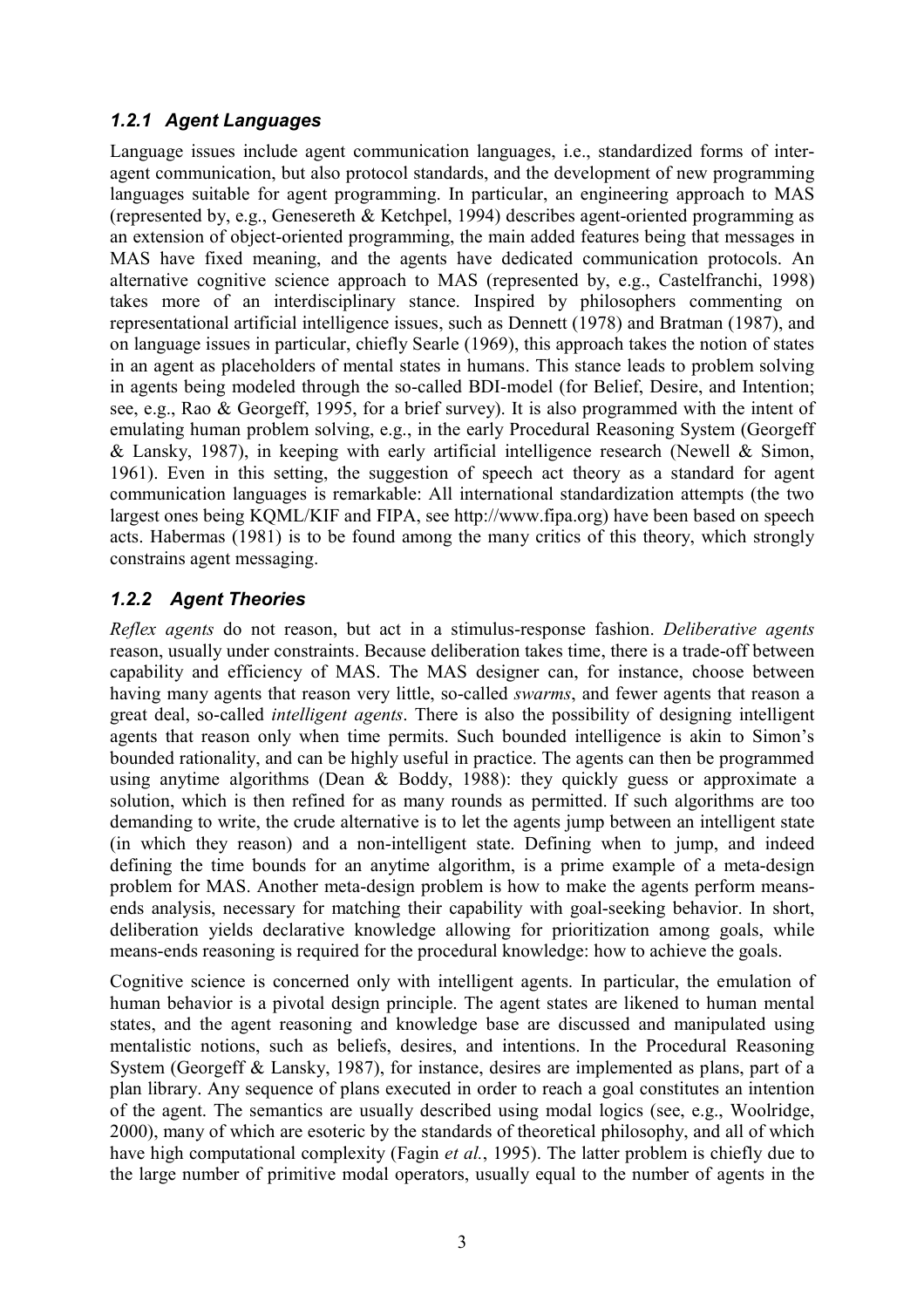MAS times the number of modalities. This and many other problems concerning cognitive theories of agents are inherited from the symbolic approach to artificial intelligence (Winograd & Flores, 1986). In particular, the problem with using plan libraries is that each plan requires continuous maintenance. Plan revision and belief revision have become research areas in their own right, and the depth of the maintenance problem has led to alternative approaches to intelligent agents in MAS.

A totally different approach is the so-called *reactive* approach to agent design (Agre & Chapman, 1987). Brooks (1990) argued that the symbolic representation of knowledge and reasoning is not a requirement for intelligent behavior. Instead Brooks suggested equipping agents with various capabilities, and stated that intelligence is an emergent property of interaction in a MAS of such agents. While he focused on embodied agents and built several robots to illustrate his theories himself, his neo-behaviorist design architectures and ideas also quickly penetrated the theory of systems of simulated agents (see, e.g., Steels, 1990).

In a classic paper by Rosenschein and Kaelbling (1986) on how the cognitive and reactive approaches can be combined it was argued that symbolic representation may be adequate at the meta-design level, while such representation should be "compiled away" to produce efficient behavior at run-time. Their work also helped introduce *situated automata* (declarative specifications of behavior) and their "compiled" version *digital machines* (procedural executables) to the agent community (Kaelbling & Rosenschein, 1990). Together with *cellular automata* (Langton, 1986), these building blocks are used to study perhaps the hardest and so far among the least successful of all agent problem areas: learning.

#### *1.2.3 Agent Architectures*

An agent architecture usually presumes hardware, such as computer architecture, as well as software, such as operating systems. The computer architecture in practice often amounts to a local network (closed or semi-closed system), but may incorporate portions of the Internet (open system). In peer-to-peer MAS, agents address each other directly. In client/server MAS, which include all MAS involving agents roaming the Internet since the Internet uses  $TCP/IP$  a client/server protocol, messages are routed through a server. Typically, each agent is then a client, and there is only one server.

On top of the computer architecture reside the two design principles for MAS architectures, often called the deliberative and the reactive principle (cf. Maes, 1991). The most widespread architecture obeys the reactive principle: Brooks' (1986) *subsumption architecture* is extremely simple. In reactive architectures (Agre & Chapman, 1987) the number of agents is very high, and reasoning amounts to little more than stimulus-response. In deliberative architectures, the number of agents is low and the reasoning capability of each agent is considerable. This distinction also applies to many microsimulation models, most of them being entirely reactive while some, in particular time geography inspired models, also contain deliberative elements. There are also hybrid architectures, but perhaps most successful have been the mixed architectures, where deliberation is exploited only when time (or some other constrained resource) permits.

#### **1.3 The Paradigm of Social Science Microsimulation**

The MAS development described so far mainly pertains to methodological findings within computer science. However, some ABSS have something interesting to say about observable phenomena outside the model, especially in relation to the emergence of new structures, objects, and institutions. There is also a substantial amount of earlier and contemporary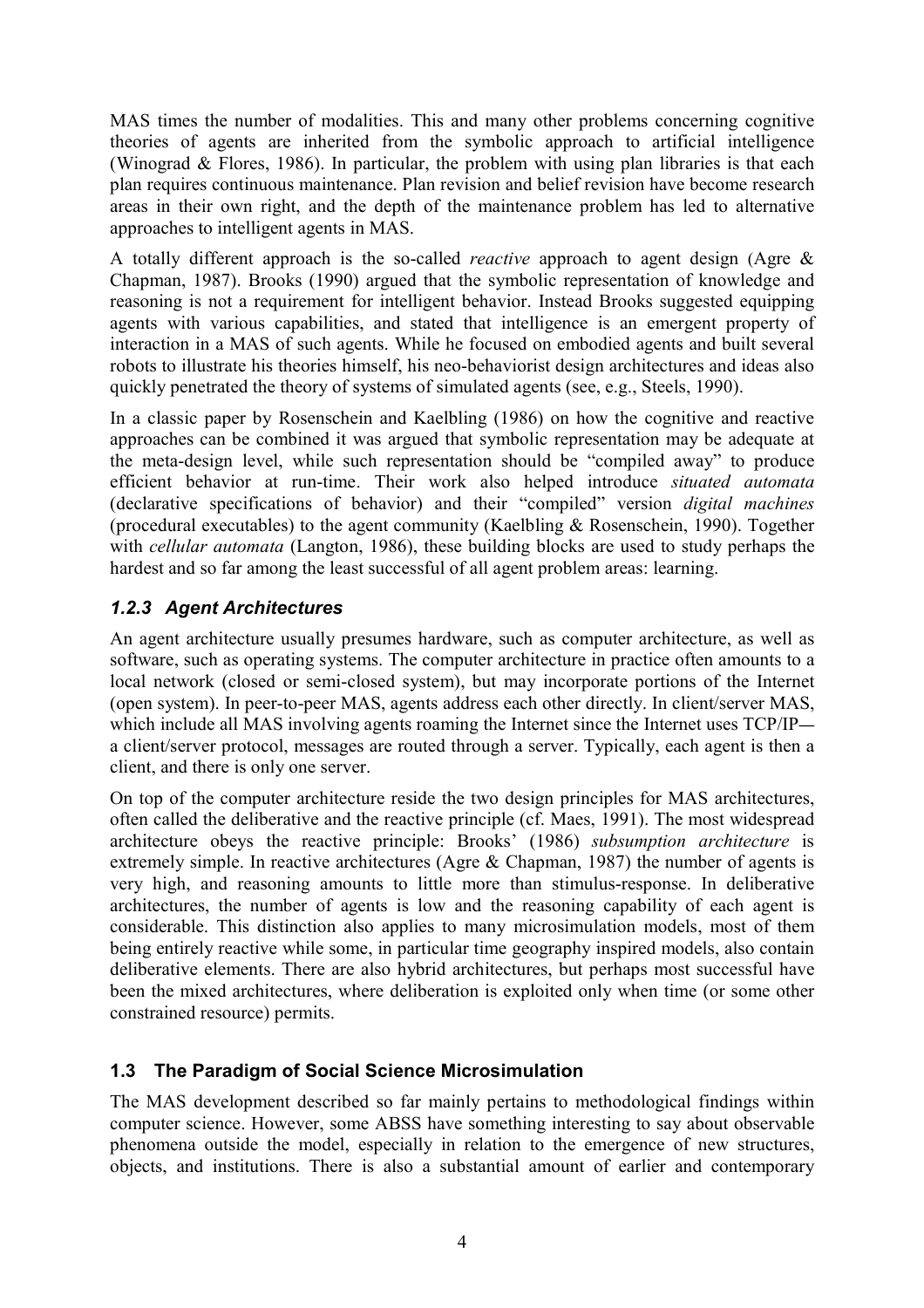modeling in the social sciences that is based on representations of interacting individual actors. Strangely, those social science traditions seem to have co-developed without much mutual contact. One noteworthy exception is Gilbert and Troitzsch (1999), who give a comprehensive overview of simulation modeling approaches, including MAS applied to social science. They also recognize microsimulation as the main early effort. The overview limps in that all three characteristics given (viz., only prediction, no explanation; no interaction between individuals; and intentions disregarded) might apply to some of the early efforts but certainly not to later developments like CORSIM and SVERIGE described below. A few older and later MAS-related social science developments will therefore be described below with a focus on microsimulation and time geography.

In a MAS, the behavioral content of the agents and the attributes of their environment are pure fantasy. They are not expected to replicate observables or even to let them be recognizable. The aim is rather to achieve a certain functionality of a kind that might be observed, but also of a kind that might never even be conceived in human systems. Social science inspired models with individual actors are, on the other hand, almost always thought of as a direct surrogate for individuals within a certain society. The aim is to vary the conditions in the surrogate in order to reach conclusions that are also applicable, relevant, or at least interesting, outside the model. Such experiments would then partly replace the need for painful and expensive efforts to implement new policy directly – efforts often doomed to failure. This kind of "decision support" modeling is often implicitly based on the naïve epistemological assumption that the model directly represents reality, whereas it is often claimed that any model only is or should be a model of a theory (cf. Huberman & Glance, 1993). An ontological compromise stance might be to regard some objects (individuals) in such models as actually representing something existing outside the model, independent of observers and theory, but to consider the objects' methods and other implemented causal structures as an imagination-based theory that nonetheless might be supported by empirical generalizations.

#### **1.4 Aim and Disposition**

We argue that social scientists (including economists) as well as researchers in the natural sciences would benefit from having basic skills in multi-agent simulation techniques. No arguments are needed for the converse, but some pitfalls for multi-agent system designers are nevertheless listed below. A synthesis of the two paradigms is indeed underway, and our aim is to pinpoint the remaining obstacles and propose means to remove them. We will be led by the words of Thomas Kuhn (1970:44): "…if the coherence of the research tradition is to be understood in terms of rules, some specification of common ground in the corresponding area is needed. As a result, the search for a body of rules competent to constitute a given normal research tradition becomes a source of continual and deep frustration. Recognizing that frustration, however, makes it possible to diagnose its source."

In the case of MAS, some of the novelty comes from the increase in computational capacity, but even more important is the increased accessibility of such capacity. Just as a decision maker today has a powerful computer on her desk, decreasing her dependence on engineers, the MAS modeler has a myriad of tools, modeling languages, and textbooks available off-theshelf. The increased accessibility not only vouches for more practitioners, it also makes MAS modeling more fun. The open-endedness comes to MAS in part from the inherent interdisciplinarity of the activity. The domains studied include biology, chemistry, organization theory, sociology, geography – the list can be made very long. In many of the fields listed, researchers have discovered the viability and flexibility of MAS, as well as some of its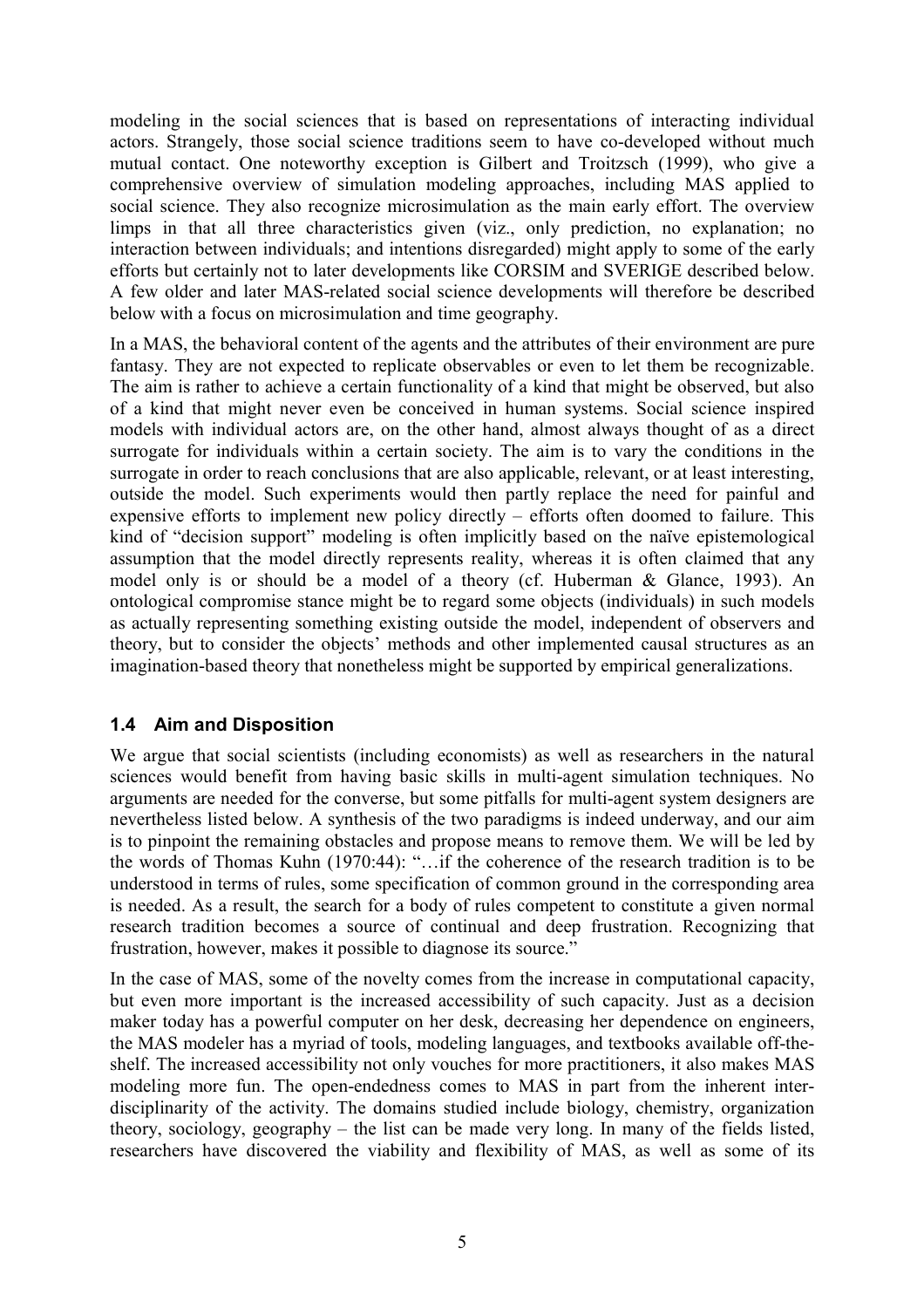weaknesses. This has led to intense activity with dozens of international workshops and conferences each year. $\frac{1}{1}$ 

Likewise in the case of social science microsimulations, the impact of the increased accessibility to computational capacity has been important, although it has not triggered a similar rapid expansion of the field. Since most social science models are heavily data driven, it is at least as important a fact that the increased computational capacity has enabled rapid management and analysis of large databases intimately connected to the modeling efforts. The development of a plethora of useful packages for statistical and spatial analysis is also important.

For large-scale applications, the computational capacity recently reached a level offering fundamentally new working conditions. Earlier, much effort went into programming smart file transfer schemes, which slowed down execution speed tremendously and complicated modeling algorithms and made the models less transparent, with more administrative overhead. It is still necessary to "squeeze" the representation of agent objects so that each bit is used and significant, and it is still necessary to avoid or get around fancy but ill-designed operating system services (like Microsoft's threading mechanism and garbage collection, where the supported style of programming seems to target toy applications constrained to the number of objects that can fit the screen simultaneously when visualized). In the SVERIGE model (cf. sections 2.5.4 and 4 below) it is now possible to represent 10 million fairly detailed agents with many properties and interactive behaviors entirely in core memory on a standard computer. That model now runs a simulated year in 90 seconds.

The following section will provide the basis for our attempt at synthesis. In section 3, we discuss and criticize the critique of MAS and ABSS methodology. After that, we turn to our subjective and perhaps optimistic view of the current situation, using our collected past experience of the two paradigms. We then focus on the systems analytical components of our work, in keeping with the overall theme. The introduction to this volume also provides the excuse for a somewhat unfair bias towards Swedish efforts here. Finally, we offer our conclusions.

# **2. Social Phenomena**

 $\overline{\phantom{a}}$ 

#### **2.1 Social Phenomena in Multi-Agent Systems**

In ABSS social phenomena can pertain to two different things. First, the ABSS can be claimed to adequately represent social phenomena observable in reality. Second, the agents in the MAS can be part of social phenomena. A proviso in the latter case is *situatedness*: that the agents are connected to the environment, and not just to a model of the environment.<sup>2</sup> The agents might for instance cluster into groups in accordance with their preferences for a particular resource, such as food, encoded in their respective internal states. Under some

<sup>&</sup>lt;sup>1</sup> With three annual workshops running in Europe, the U.S., and the Pacific rim (MAAMAW, the DAI workshop, and MACC, respectively) already in the mid-1980s, the community did not see its first international conference until 1995 (Lesser, 1995).

 $2^{2}$  In many of the cases we consider, the model is the environment, in some sense. It is also interesting to note that the fascination with the concept of situatedness in artificial intelligence and early multi-agent systems theory came in part from Giddens' (1984) theory of structuration, and in particular from his concept of situated practices. The adoption of this term is a prime example of a "notion theft" of the new paradigm, of which we will see more below.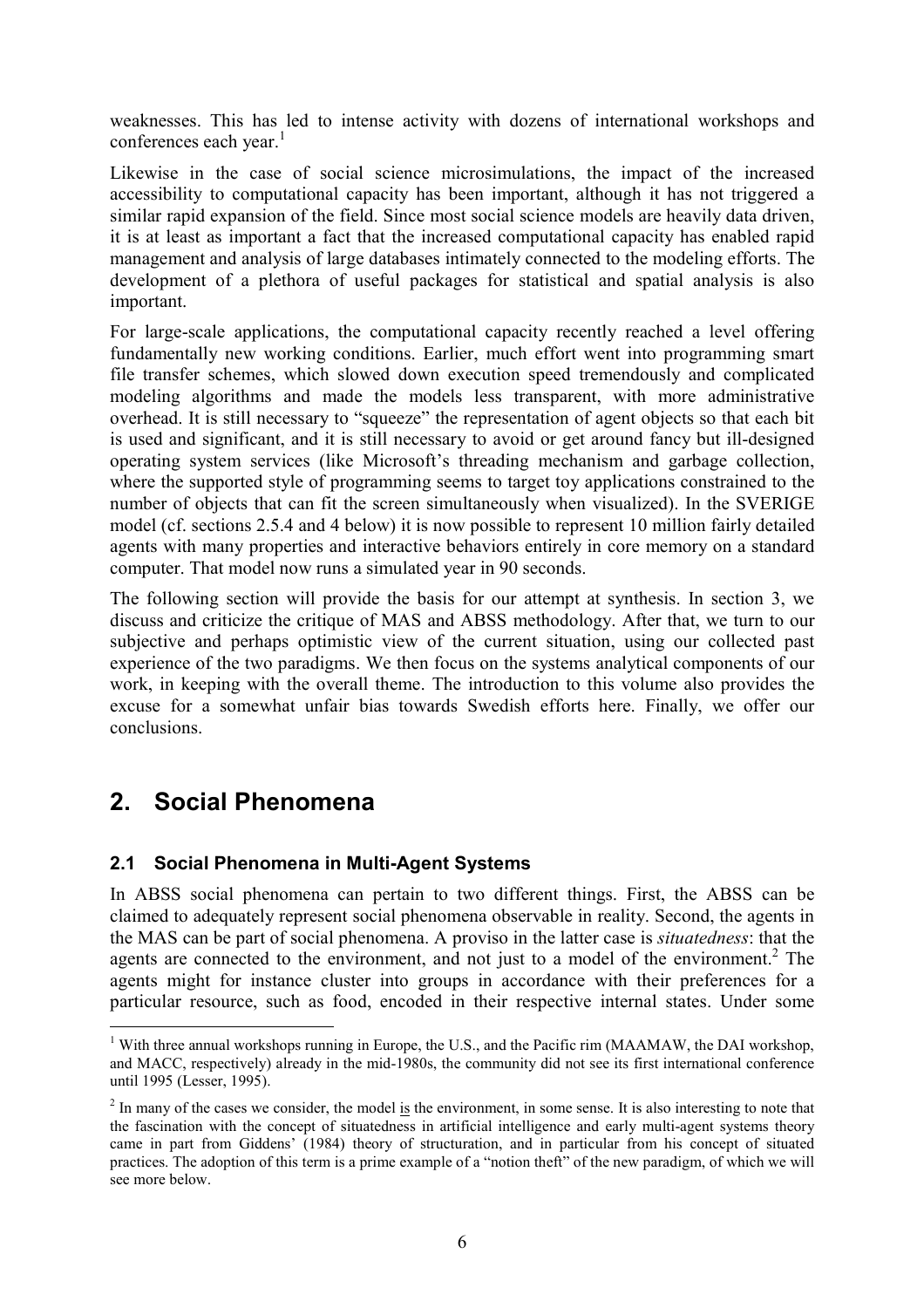circumstances, a social phenomenon (where "social" here refers to the environment contained in the MAS) might emerge. Clustering and possibly teamwork might be considered behaviors emerging from the fact that all agents are drawn to areas in a spatial landscape where some resource is plentiful, and hence the basic conditions for teamwork, viz. geographical proximity and social interaction capability, are met (see, e.g., Boman, 1999). The bottom-up nature of ABSS is in general considered to provide nourishment for emergent phenomena (Epstein & Axtell, 1996). Some such phenomena only evolve over repeated runs. In evolutionary multi-agent systems, agents must be adaptive, i.e., be capable of mutation, of revising their patterns of interaction, even of learning in a weak sense.

#### **2.2 Agent-Based Computation**

In MAS, agents can also be used for computational purposes. Axtell (2000) distinguishes three levels of use for agents, of increasing complexity and interest:

- 1. Agent models as classical simulation;
- 2. Agents as complementary to mathematical theorizing; and
- 3. Agent computing as a substitute for analysis.

When discussing the first level, Axtell (2000:6) poses a question of the highest relevance also to our study: "Imagine that some social process is under study, and that it is possible to write down one or more mathematical relationships that fully describe the process. Furthermore, imagine that the resulting model may be solved explicitly, either symbolically or numerically. Then what role is there for an agent-based computational model of the process?" In his answer, Axtell points to the value of building symbolic models (agent models being the case in point) and comparing these to numerical models. That this area is understudied is quite clear, and it is in great need of this kind of alignment studies (cf. Axtell *et al.*, 1996; Axelrod, 1997a, 1997b; App. A). While the general requirements for such studies are starting to be discussed in transdisciplinary terms, case studies are still rare. Carpenter (2002) provides an interesting case in which equilibria in bargaining situations are computed in two ways. Firstly by differential equations, and then by decentralized agents that adopt bargaining strategies via a simple learning rule. In spite of the game-theoretic environment he uses, Carpenter's results are generalizable to a large class of problems. The most obvious extension is to predator-prey problems inspired by or referring to biological food chains, where differential equations can be compared to the many agent-based computation environments. The learning rules are here usually simple, and the differential equations are usually the well-established Lotka-Volterra.

Another kind of alignment model is provided by Möhring and Troitzsch (2001). They replicate 30-year-old simulations of the development of a lake, subject to eutrophication (e.g., due to fertilization). Möhring and Troitzsch do not stop there, however, but go on to modernize Jay M. Anderson's original model and make it a multi-agent model. The aim is to make the model part of a management information system with decision support and automated features, as illustrated by the ponderous sentence (*ibid*.:13.2): "…in our model, farmers and local governments still are only provided with a limited actor architecture using state variables, with equations and rule based actions (state transition functions), and a simple interaction mechanism, restricted to actors of different types, directly using attribute values of objects of other types (which means for instance that the government reacts on the actual amount of oxygen, biomass, and detritus of the lake, instead of being notified with a message sent from the lake to the government)."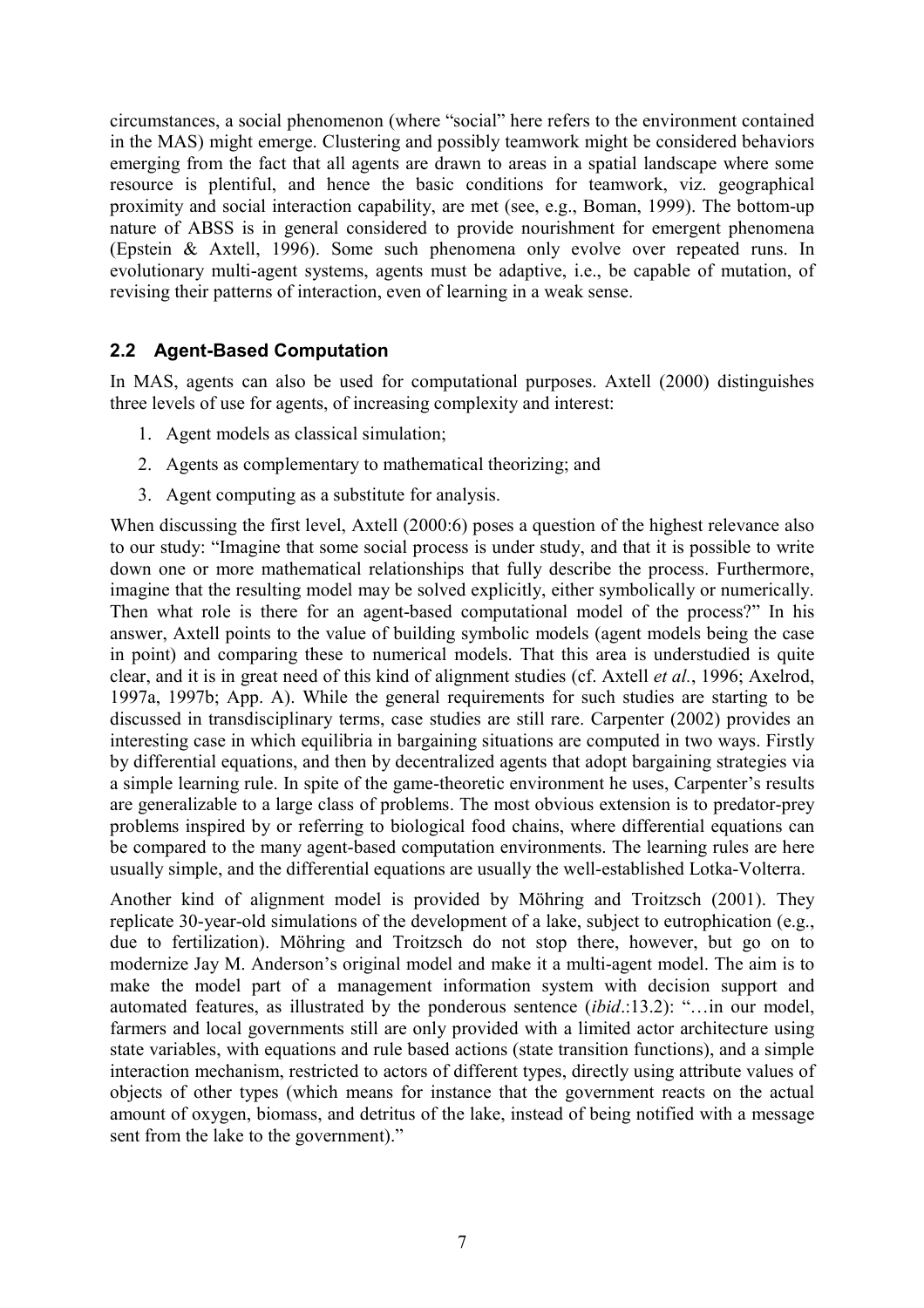Everybody does not go for alignment, however. Van Parunak *et al.* (1998) consider a supply network case in equation-based (EBM) vs. agent-based modeling (ABM), but implicitly argue for incommensurability (*ibid*.:10): "EBM begins with a set of equations that express relationships among observables. The evaluation of these equations produces the evolution of the observables over time. … The modeler may recognize that these relationships result from the interlocking behaviors of the individuals, but those behaviors have no explicit representation in EBM. ABM begins, not with equations that relate observables to one another, but with behaviors through which individuals interact with one another. … The modeler begins by representing the behaviors of each individual, then turns them loose to interact. Direct relationships among the observables are an output of the process, not its input." This pertains more to Axtell's second level, at which agent-based computations do not rival as much as complement numerical computations: what can be learned from numerical experiments with equations for which we do not have a closed form, can sometimes be learned (faster) from agent-based experiments. Axtell (2000) gives several examples in the equilibrium computation domain. Depending on the complexity of the problem, and other factors, agents also substitute rather than complement, taking us to Axtell's third and final level.

#### **2.3 Multi-Agent System Complexity and Some of Its Pitfalls**

For comparisons between numerical and agent-based symbolic computation to be feasible, the equations must not be hard. Integer programming is an example of a class of equation-based problems that is of high but just tolerable complexity when it comes to the execution of agentbased computations within reasonable limits. This is in sharp contrast to the complex macrolevel patterns observable already in ABSS with a relatively simple set-up. All forms of stable patterns and structures, such as agent group formations in which migration halts, arise from nonlinear interactivity among the individual agents. To lose the possibility of alignment with numerical or even analytical solutions can be a pitfall of agent-based computation: if new results can be achieved only in the presence of emergent phenomena due to stochastic elements, irreproducibility may be a fact.

In economics, the search for Walrasian equilibria (see, e.g., Mas-Colell *et al.*, 1995) has been aided by the introduction of market-oriented programming (Wellman, 1993). Here, an automated auctioneer is in control of updating prices and other values, and the general equilibrium price is the main emergent property. Program trading is a growing field suitable for agent-based models and computations, and during the last five years much effort has gone into protocol and market design. In market-oriented programming, the auctioneer reacts in real time. It is usually not driven by events, however, but by a synchronous clock. The Trading Agent Competition (TAC; see http://www.sics.se/tac) is a good example. In TAC, agents represent travel coordinators, whose goal is to arrange travel packages for eight clients. These travel packages consist of flights, hotel rooms, and tickets to entertainment events, all of which the agents trade in electronic auctions. The first two competitions (in 2000 and 2001) ran on the Michigan Internet AuctionBot server (Wurman *et al.*, 1998). Agents communicate with the AuctionBot via a TCP-based application programming interface, supporting the development of trading agents in a variety of programming languages, the most popular of which so far is  $C++$ , followed by Java.<sup>3</sup>

 $\overline{\phantom{a}}$ 

<sup>&</sup>lt;sup>3</sup> Just to get some idea of the level of ambition: our agent RiskPro (which finished seventh in TAC 2000) consisted of 7000 lines and 20 classes of Java code (Boman, 2001). About 3000 of these lines were devoted to communication with the AuctionBot server.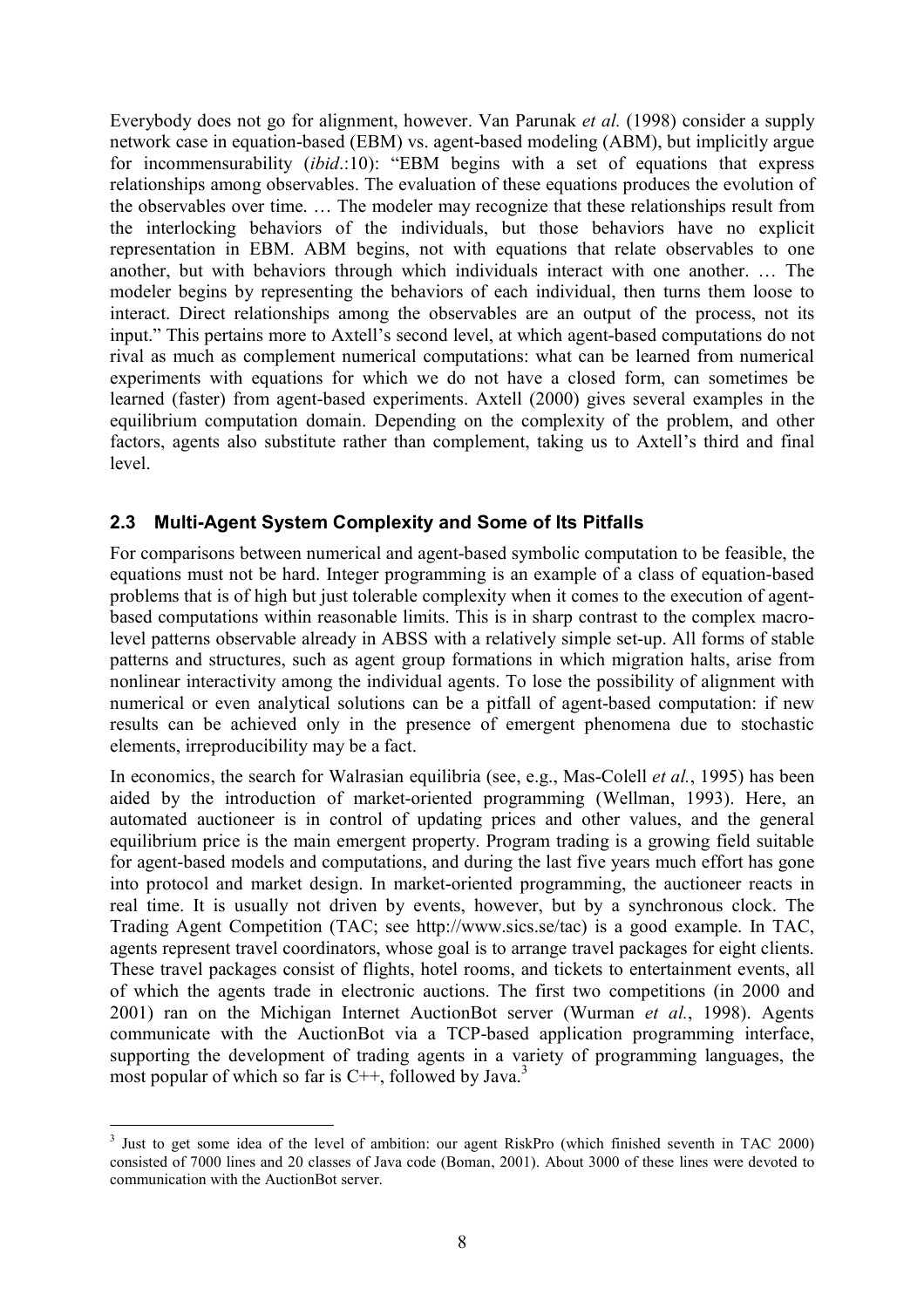Complexity is also a factor in the interpretation of results, and not just with respect to computational complexity. If a numerical and an agent-based symbolic computation diverge, the reasons for the diversion must be distinguishable at the meta-level, by the designer of the experiment. Hence, unacceptably high complexity of the experimental set-up is another pitfall. Finally, the patterns generated in ABSS can be seductive. Interesting mathematical properties of a simulation run can make the designer forget the "rubbish in, rubbish out" principle and fall into the *inductionist trap*: a situation where the designer cannot distinguish between significant and non-significant output of the simulation, due to myopia or other selfinduced handicap.

#### **2.4 Agent Complexity and Some of Its Pitfalls**

The following list gives some example properties of artificial agents on a scale of increasing complexity. A crude distinction between microsimulation models constructed so far and MAS models would be that the former exploit less complexity in the representation of individuals than the latter. Roughly, individuals described as in the first half of the list would cover the vast majority of social science based modeling of agents, whereas the latter half somehow covers at least the ambition in most of computer science based MAS.

- Aggregate representation of classes of individuals
- Individual representation
- Individuals with a few static attributes
- Individuals with many dynamic attributes
- Explicit relations to other individuals (like mother)
- Intention and condition (will and can)
- **Explicit separation of information**
- Short term memory for perception, cognition, decision and action
- Adaptive behavior (cooperation, competition)

------------------------------

- Long term memory from different domains (success and failure)
- Long term memory for social relations
- Value and performance driven goal setting
- **Strategic behavior**
- Achieve strategic goals by changing immediate and close constraints
- Continuous feedback from environment, change goal often
- Self-organization
- **Emergent behavior**

As mentioned in the introduction, our aim here is to discuss simulated agents with complex behavior and environment as mainly portrayed in the latter part of the list above: agents under emerging social structures, co-operation, competition, group formation, and self-organization.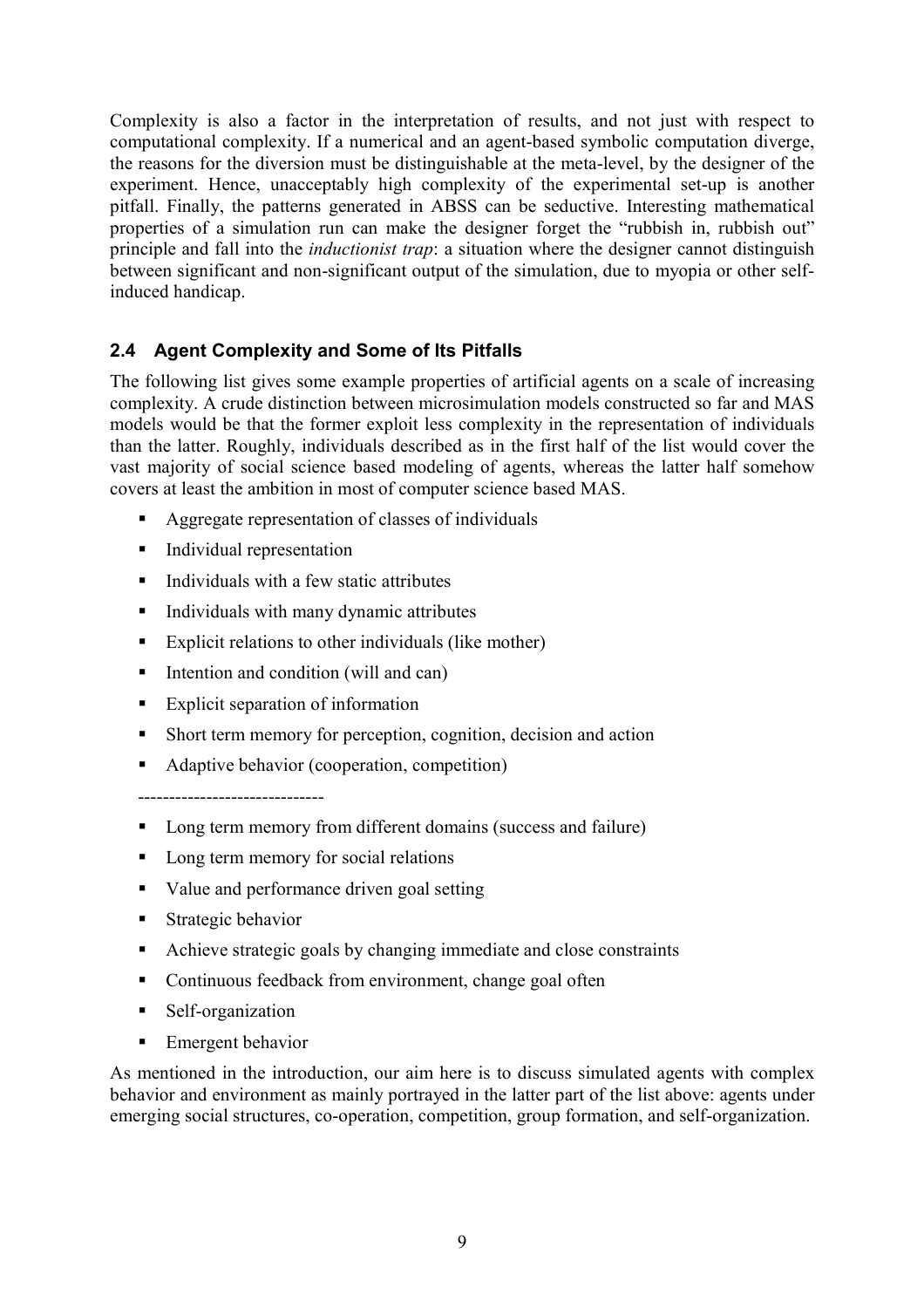#### **2.5 Microsimulation**

Early microsimulation efforts were almost entirely a reaction to the shortcomings of aggregate and disaggregate economic and demographic models of society, a type of modeling that still rules in economics, regional science, demography, and social science in general. The whole purpose of such models is to represent observables and facilitate policy experiments, sometimes with the help of theory and theoretical concepts; and if the model fails in prediction (as they normally do), there is no other excuse for its construction. Compared to MAS, this effort leans much more heavily on data collection, representation, estimation, and validation in an empirical setting, as well as on substantial social science theory and findings.

It is instructive to try to characterize the mindset or dominant cognitive picture held by scholars of the two paradigms. For many microsimulation modelers, the model probably is envisioned as something like a database containing many records ("rows"), each representing one individual with many observed attributes ("columns"). The purpose of the simulation is to extend that database into the future by updating, year after year, the attributes of each person as accurately as possible. The test is the model's ability to replicate observed history, or to maximize some function of futures, e.g., to outperform an index on a stock market. The use is to produce alternative, contra-factual or future histories based on some changed condition. For a MAS modeler (cf., e.g., Bertels & Boman, 2001) biological evolution is one inspiration, but the modeler invents the model whereafter the model by itself creates different artificial species interacting and evolving in computer memory while occasionally producing new functionality and complexity with properties sometimes also recognizable outside the model.

The social scientists' much heavier emphasis on substance, replication, and policy relevance also partly explains their lower ambitions regarding the intricacy and degree of autonomy of the represented agents. It is hard to combine those ambitions within one model, project, tradition or even lifetime but nevertheless that is our vision.

### *2.5.1 Micro-Analytic Modeling<sup>4</sup>*

One early source of ideas behind the "micro-analytic modeling approach" are the theories of economist Guy Orcutt, as presented in his article entitled "A new type of socio-economic system" (Orcutt, 1957). Together with Greenberger, Korbel, and Rivlin, he also developed a running model, presented in a book issued in 1961, in which the results of these efforts were presented (Orcutt *et al.*, 1961). From this starting point, many micro-analytic models have been designed and executed.

Those early micro-analytic models primarily dealt with the U.S. economy, as an alternative to traditional macroeconomic modeling approaches like the macro time series approach associated with Tinbergen (1939), the interindustry approach initially developed by Leontief (1951), and the transition matrix approach elaborated by Stone (1966). One of Orcutt's arguments for an alternative individual-based representation was that the problem of testing hypotheses in models which are formulated in terms of one-of-a-kind entities, such as regional population or unemployment, is substantial (Orcutt, 1986). It is difficult to test macro models based on low frequent macro time series. Such efforts are subject to technical problems such as multicollinearity, autocorrelation, and feedbacks (Orcutt & Cochrane, 1949; Nakamura *et al.*, 1976). In addition, it is not possible to evaluate the effects of policy changes on the decision-making units, such as individuals, firms, and households, in macro models.

 $\overline{a}$  $4$  The first part of this overview draws largely on the corresponding sections of Holm et al. (2000) and Clarke and Holm (1987).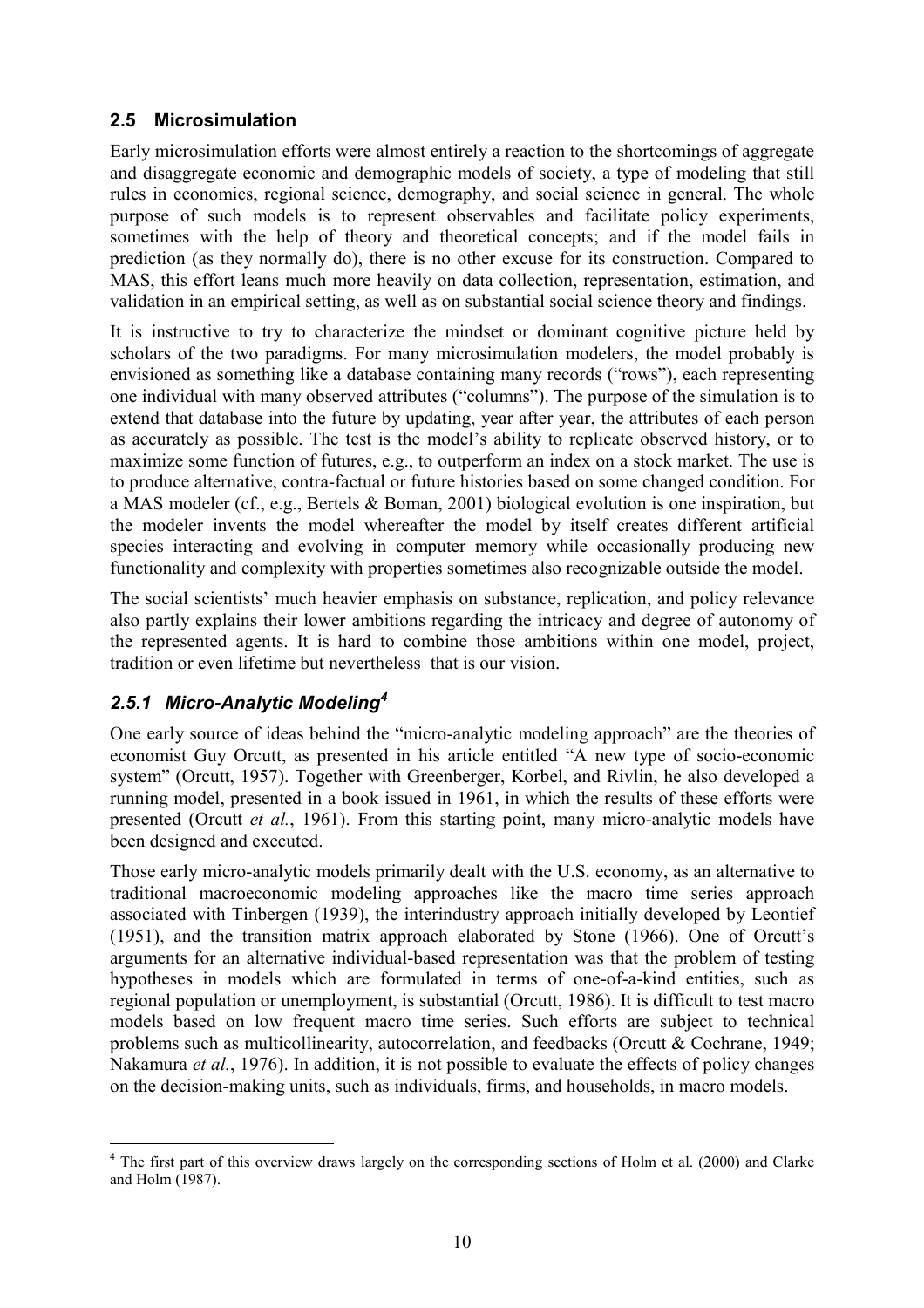The basic feature of the micro-analytic approach is the identification and representation of individual actors with some dynamic, adaptive behavior producing individualized response to endogenous and exogenous stimuli. The focus shifts from sectors of the economy to the individual decision-making units. Knowledge about individual behavior, other actors and decision-making units is integrated in the model and the consequences of many individuals' behavior or responses to external influence are explored (Krupp, 1986).

#### *2.5.2 Data Requirement*

Microsimulation models can incorporate individual behavior and micro processes in the models and use theories of individual behavior. The heterogeneity of information can be fully represented in the model and maintained during simulation. The output can easily be aggregated to levels suitable for answering theoretical and applied questions. Such models obviously require appropriate data. Information about attributes of the decision-making units (agents) is needed, preferably beyond one single cross-section. Such longitudinal data is needed for estimating transition probabilities reflecting behavioral hypotheses. This kind of data is rarely available. Often therefore, alternatives, such as surveys/samples and synthetic data, are utilized. Today, however, for most practical purposes, an earlier obstacle, the heavy demands on computer capacity, is removed.

Early micro models were often static, without explicit dynamic, temporal behavioral responses, just comparing an *ex post* to an *ex ante* distribution with the dynamics replaced by an "equilibrium" response algorithm at the individual level. Such models are often designed for, and useful for answering questions about, short-term effects on income distribution induced by changes within the welfare systems. However, only in dynamic models is it possible to represent indirect effects and the evolutionary trajectories of all agents and their properties.

### *2.5.3 Stochasticity*

Microsimulation models often contain both deterministic and stochastic relations. Deterministic relations obviously produce the same result in every simulation with identical initial conditions. They mirror unavoidable rules or strong logical or structural constraints, e.g., tax liabilities or subsidies (if the agent survives one year, it unavoidably becomes one year older). However, in most cases response behavior is partially unknown due to lack of knowledge or because it is intrinsically undeterminable (free will, genuine uncertainty, etc.). In practice, the error term of the regression equation representing the behavior in question can often be used as an estimate of the undeterminable part of this behavior. It is essential – and this is at the heart of microsimulation – that this error is internalized and maintained in the simulation. Thereby full heterogeneity is preserved despite the drivers being only partially known. The unknown part of the cause is then replaced with a random number generator in the simulation. In such a stochastic model, the outcome of each simulation is different. Replicating the model execution many times with different random seeds gives information about the overall prediction error. The impact of parameter changes can be directly compared with this unavoidable random variation.

#### *2.5.4 Microsimulation Models*

In a survey by Merz (1991) it was shown that 57 major dynamic and static microsimulation models had been developed and implemented between 1960 and 1990. They covered the following topics: wealth accumulation and distribution, labor force participation, pension reform, family formation, distributional effects of tax transfer policies, urban housing markets, distributional impact of energy policies, national health insurance, state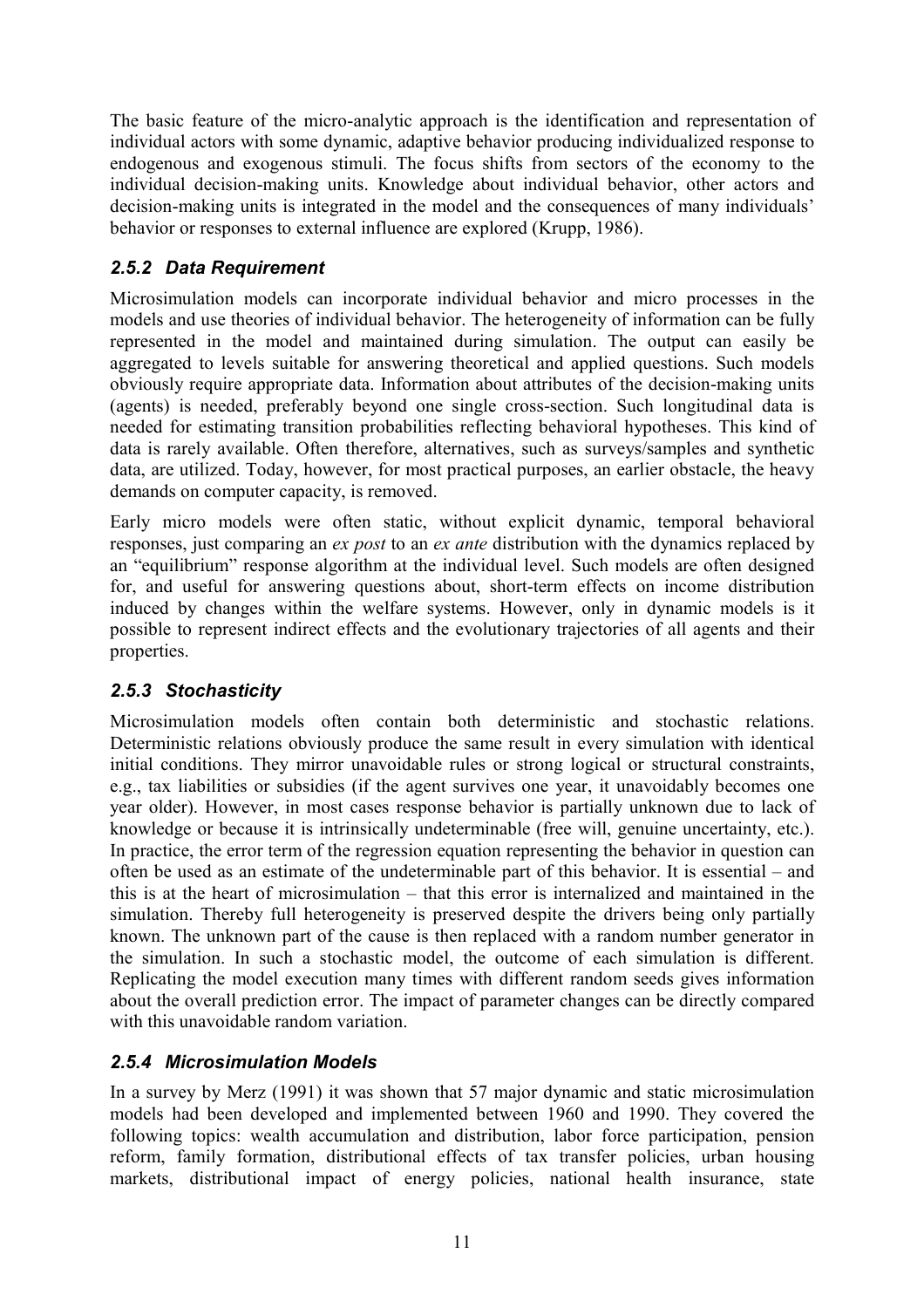unemployment insurance, land-use forecasting, residential energy demand, housing allowance, labor supply, shortening of working hours, distributional impacts of child allowance changes, market and non-market activities, shadow economy, effects of tax regulations on industrial firms, and more. Leaving the static models aside, a few examples of dynamic microsimulation models will be presented below.

Orcutt's pioneering work from the beginning of the 1960s is the root of one of the most significant contributions within the field – DYNASIM, Dynamic Simulation of Income Model (Orcutt *et al.*, 1976). DYNASIM is a genuinely dynamic model that simulates the economic and social behavior of American households over time. Fifteen events or characteristics are simulated (e.g., birth, death, marriage, education, labor force participation, wage rate, job change). For each of the fifteen events a large number of determinants are included in the transition probability computation. For example, the probability of job change is taken as a function of age, race, sex, education, tenure, and sector of employment. Additionally DYNASIM includes a relatively simple macro-economic model of the U.S. economy to determine factors such as the overall unemployment and wage rates which can be fed into the micro-level operating rules. The need for system closure in this fashion is a common feature in microsimulation models (Clarke & Wilson, 1986).

Some of the main ideas and experiences of the DYNASIM project have been furthered by a research team at Cornell University led by Steven Caldwell. The CORSIM-model has been developed in a number of steps and version 3.0 completed in August 1995 consists of 700 distinct equations representing 25 equation-based processes (Caldwell & Keister, 1996). The latest, recently released version (4) is even more comprehensive (Shaw, 2000). Besides demography, CORSIM is designed to analyze welfare reform scenarios, dental conditions, future census counts, assets and social security, pension policies, state of residence, state-tostate migration processes, and family wealth.

At the Spatial Modeling Center (SMC) located in Kiruna, Sweden, the spatial microsimulation model SVERIGE has been constructed, partly inspired by CORSIM but adding geography and the use of large longitudinal data sets. Agents, assumed to represent individual human beings, live their lives, perform basic actions, creating and disconnecting relations in cooperation and competition like their observed counterparts. In SVERIGE, individuals are born, enter and leave primary school, secondary school and university, move away from home, get a professional education, get work and income, change income, leave work, mate on a local "partner market," marry, divorce, immigrate and emigrate, migrate domestically and locally to specific 100 meter squares, give birth, and die. Each of the nine million individuals in the full model faces those choices and events at least annually.<sup>5</sup> In models to come, individuals also compete for a specific localized education, job and dwelling, get sick, get social benefits including unemployment support, old-age, and early retirement pension. They also pay taxes, travel and select mode of transport, produce carbon dioxide, etc. Other agents are also active, such as firms, schools, housing agencies, and local municipalities.

One idea behind building a spatial microsimulation model like SVERIGE is to create an artificial laboratory enabling systematic experiments with conditions and policy options that otherwise are hard to perform in the real population. From this point of view any implemented governmental or municipal policy can be regarded as an "experiment" in real time, space, resources and people involved. Such full-scale trials often fail, but since only one out of all possible histories happens and becomes observable we seldom have any knowledge about the

 $\overline{a}$ 

 $<sup>5</sup>$  The present model version (Turbo) runs at a minute and a half per year, on a one GHz machine with one GB of</sup> primary memory.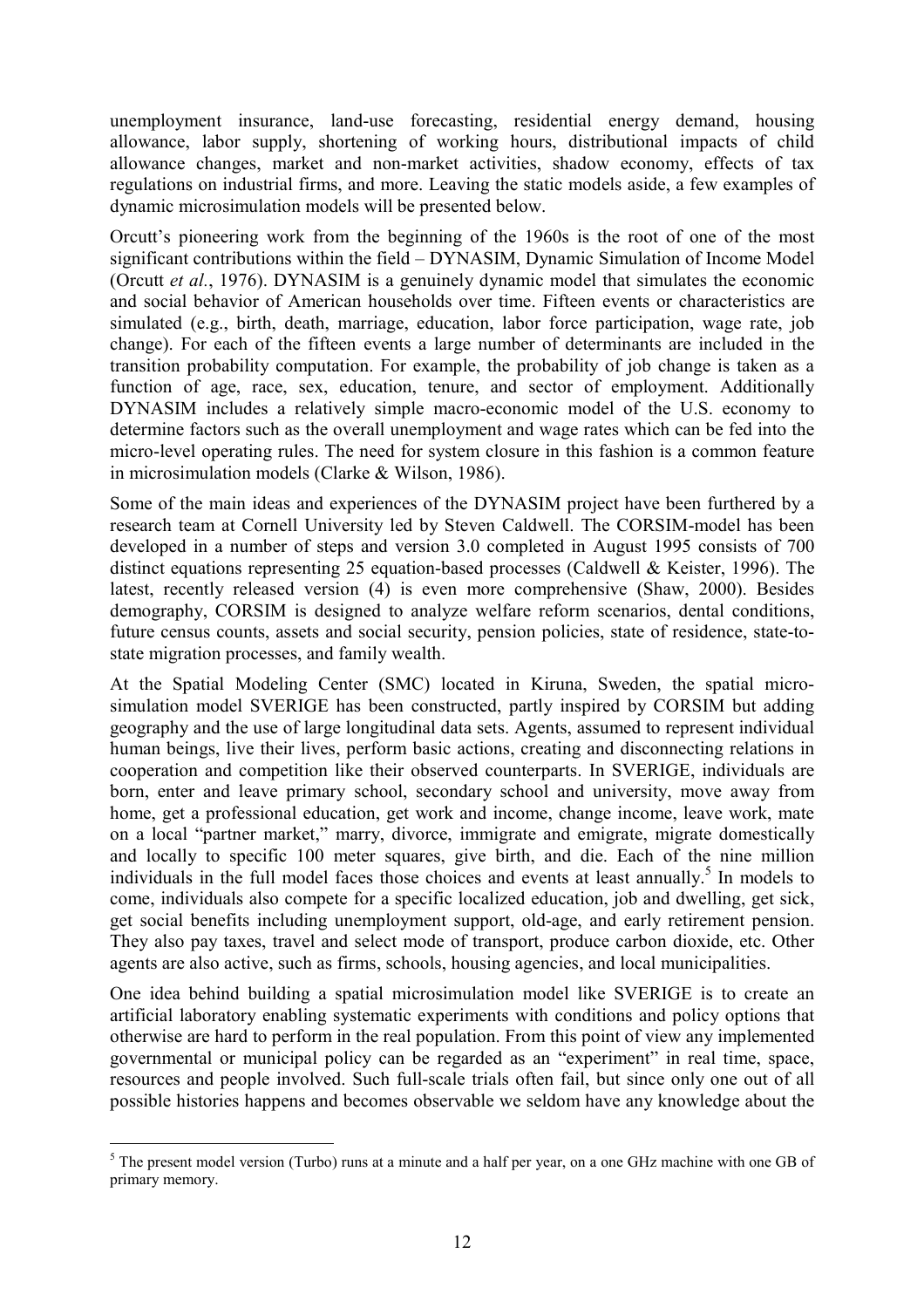unobservable contra-factual development. We rarely get to know what would have happened with another policy, but under otherwise the same initial conditions. Hence, politicians in charge can claim anything they want, e.g., that the alternative would have been even worse, or that no policy change or a different policy would have been better for achieving the same goals. If just a tiny fraction of those "real experiments" could first have been performed and evaluated in a model maybe some expensive mistakes could have been avoided. Some example applications of the SVERIGE model are presented in Holm and Sander (2001).

Another contribution to the flora of microsimulation models is the Dynamic Population Microsimulation Model (DYNAMOD), developed by the Australian National Centre for Social and Economic Modelling (Antcliff, 1993). The ageing process of DYNAMOD is not the commonly used annual transition probabilities method, but survival functions. Individuals are assumed to have various possible futures with predicted times until relevant events occur. In this way annual transitional probabilities are replaced by an estimation of the probability of "surviving" in the current state in the future. The survival function is estimated through the use of a piecewise exponential hazard regression. When an event occurs a new set of predicted durations are calculated. All events that come about are stored in memory and will censor all other events which vary with that change of status.

Most applied microsimulation models, like DYNASIM and CORSIM, have basically been time driven, i.e., all attributes are updated synchronously. An alternative method is to use survival functions, as presented above. The realization time for different events (such as leaving home, marriage, entry into labor force, cohabitation, premarital pregnancy) depends on the individual's age, sex, and other circumstances. New events, however, will change the realization time for future events. The ideas behind event driven simulation are related to survival functions. When adopting event driven simulation, discrete points in time, in which something important occurs, are identified. By means of previous events new points in time can gradually be scheduled. For example, a couple who are living together may get a child after nine months – a child who might be a girl; thirteen years after the delivery the girl reaches fertile age and after another thirty-two years the menstrual cycle stops (Holm *et al.*, 1989).

#### *2.5.5 Time Geographic Simulation*

Microsimulation models have less often been used in spatial modeling (Clarke, 1996). However, an early dynamic, spatial simulation model at the micro level was made by Hägerstrand in 1953 in his innovation diffusion model. This model included several of the basic features characterizing contemporary spatial microsimulation models and also many multi-agent systems, although at that time it had to be executed by hand calculations. Some of the features included were:

- actions are induced by the behavior of individual actors (persons, households, firms) with a diversified or homogeneous behavior;
- actors, resources, constraints, and events are located in space, influencing the subsequent course of events:
- actions and events are influenced by the individual properties of actors, by conditions in the time-space environments and by the actions of other actors;
- the course of events is influenced by a random component.

With time geography, the influence of micro-level interaction in time-space between individual actors, resources and constraints is also introduced in the simulation. However, the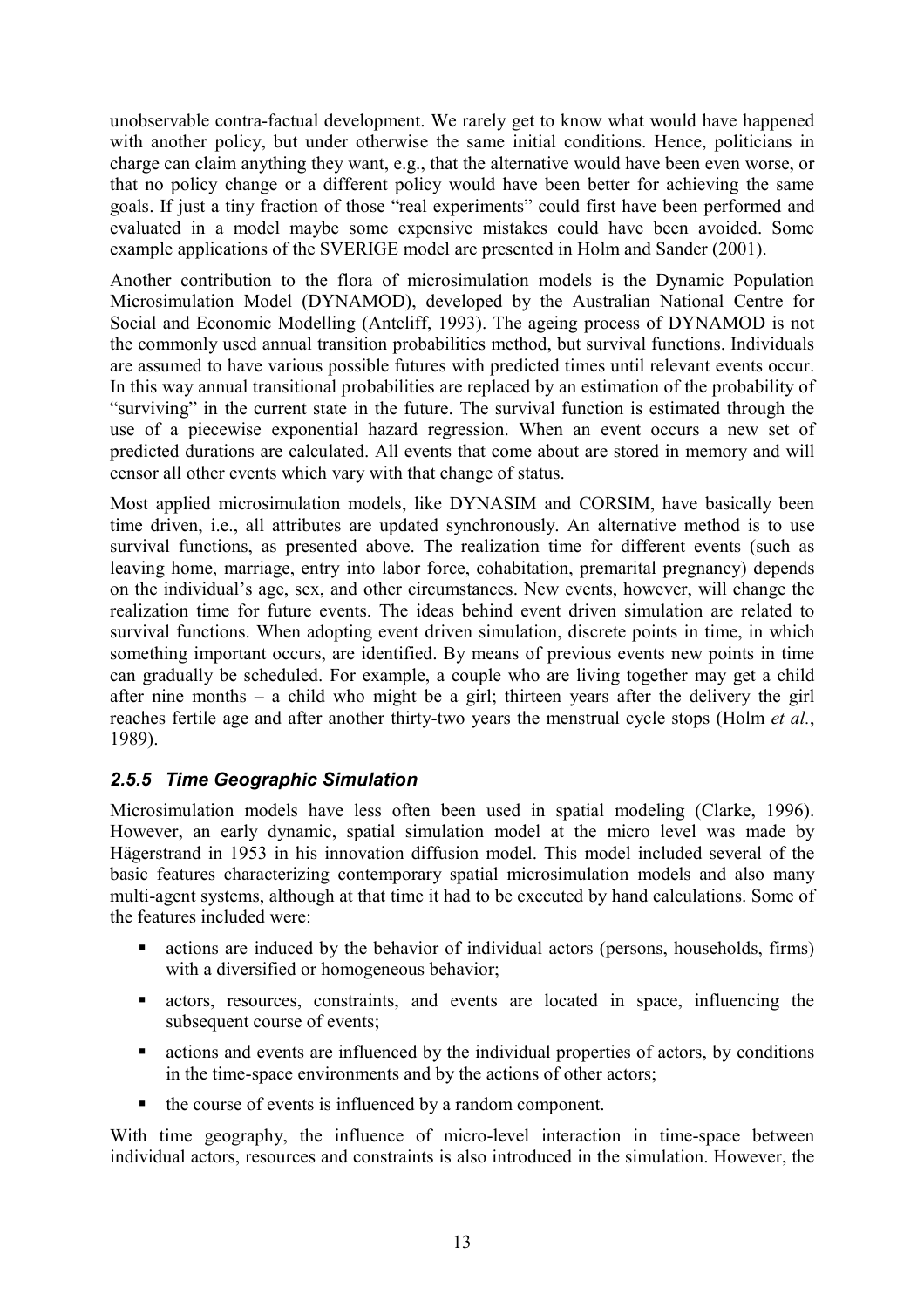development of spatial micro theories still is a major challenge to geographers and regional scientists.

Hägerstrand's time geography (1975a; 1975b; 1995) gives an important and still only partly explored theoretical basis for developments in spatial microsimulation. Time geography provides a conceptual framework for the micro-level analysis of spatial dynamics, based on a representation of actors, resources and other objects located in a micro-level time-space. This perspective emphasizes the importance of the location *and* duration of single events, intended actions, activities, projects, and constraints. It focuses on the actions of the individual, and how they are determined in specific micro-situations and time-space contexts.

The traditional time-geographical model includes a conceptual and graphical representation of physical conditions for human activities and has mainly functioned as a tool for description. Hägerstrand also formulated a theoretical base, in the form of basic rules, representing the fundamental limits to interaction in time and space between individuals and between individuals and their environment: people can only be at one place at a time, activities take time to perform and they need space, space is limited, mobility in space takes time, etc. These obvious and self-evident determinants of human actions are usually neglected in social and economic theories.

Hägerstrand draws attention to time-geographical constraints that affect people's opportunities to carry out acts and planned projects. He distinguishes between three types of constraints: (a) capacity constraints (when the individual does not have the physical, economic or social means to realize certain acts), (b) coupling constraints (the potential activities are constrained since individuals cannot be engaged in various activities or projects or be at different locations simultaneously) and (c) steering constraints (rules, laws, etc., created with the intention of limiting or giving increased access to time-space). These constraints are points of departure for a further potential development of a time-space micro theory including the influence of power (steering constraints), social relations (coupling constraints) and resource distribution (capacity constraints) on everyday lives and on individuals' life courses.

One of Hägerstrand's ideas is that activities are not only conditioned by physical but also by social constraints preventing agents from performing certain activities and enabling others. Time geography provides an alternative perspective on agents and collectives since it emphasizes the importance of concurrent micro-level representation of agents and their relations to other agents. Time geography has introduced a conceptual framework for analyzing social micro-level interaction in time-space. The major task, however, of formulating a comprehensive time-geographical theory of human agency, is still to be achieved.

A major shortcoming of time geography has been the difficulty of modeling and developing a theory of human action which goes beyond the effects of delimiting constraints. It is easier to explain why "impossible" alternatives are rejected, more difficult to specify a theoretical explanation of human decisions, choices and performed actions, to anticipate which of several possible alternatives will be chosen in given situations and thus to model individuals' actions in time and space.

An interactive and dynamic time-geographical population model (HÖMSKE) was made by Holm *et al.* (1989). Within that model individuals have relations to other individuals and to "stations," such as residence and work place, in their environment. Agent actions are preceded by information, search, and decision process, e.g., regarding how work, school, and partner are chosen. Individuals are interactive and if one agent is affected by another agent's intention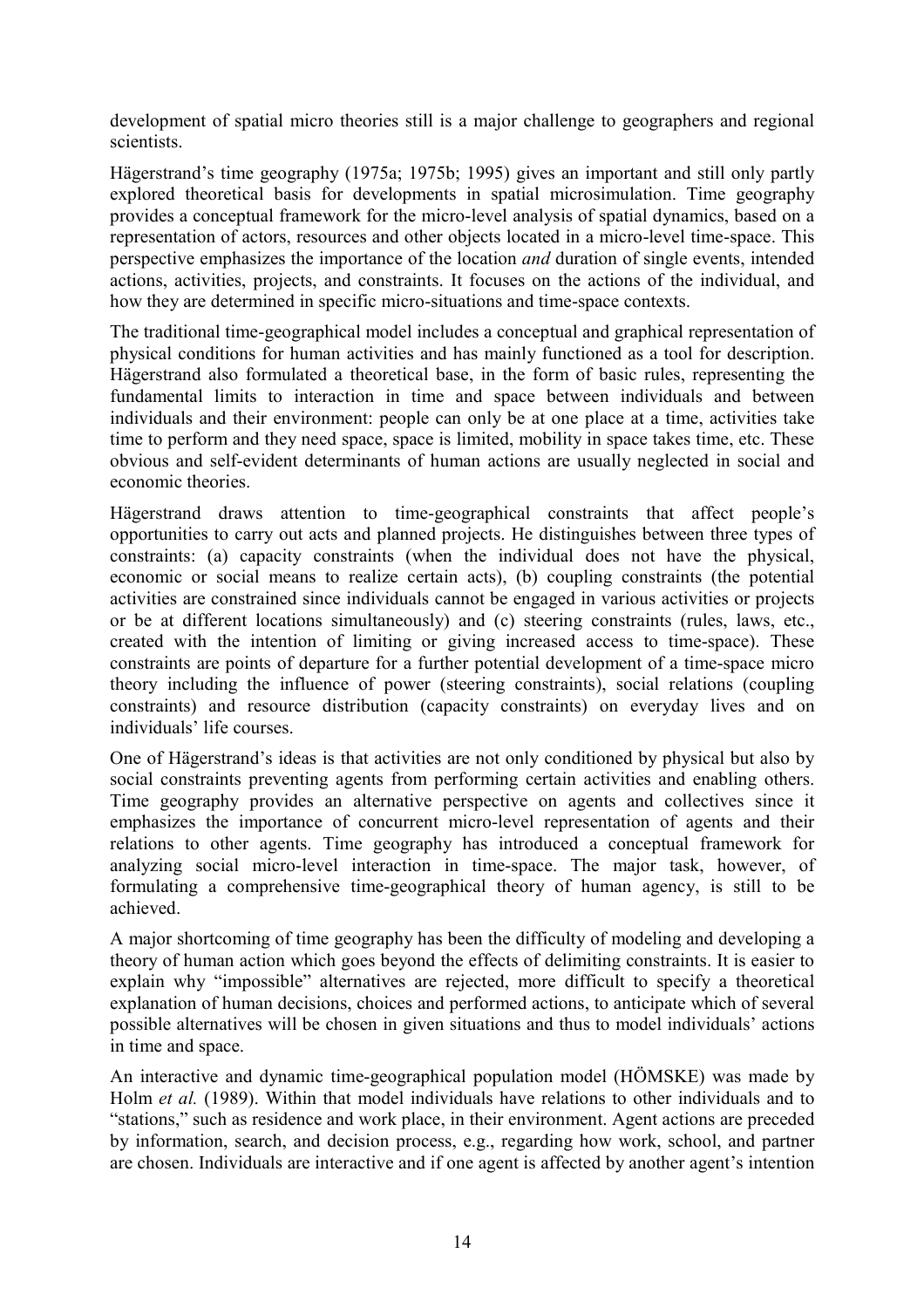the decision process is extended to a joint decision in which, e.g., the acceptance of a new job in another region is affected by the conditions and preferences of all family members.

When agents interact in time-space, a web of trajectories arises. The freedom of action for a specific agent is constrained by the actions of others and by the time-space. The prescribed causal structure behind the decision process within the HÖMSKE model is channeled through three "modal domains," including what people *can* do, what they *want* to do, and what they *ought* to do. The IRPUD model of urban transportation and land-use presented by Wegener and Spiekermann (1996) has been complemented with developed a related theoretical framework, including the concepts of choice, transitions, actors, preferences, and constraints. An ambitious recent paper by O'Donoghue (2001) surveys 29 dynamic microsimulation models, four of which are Swedish (MICROHUS, SESIM, SVERIGE, and Swedish Cohort Model).

# **3. Critique of Agent-Based Models**

#### **3.1 The Structuralist Stance**

A more fundamental criticism of agent-based modeling and some other forms of microsimulation is often based on structuralist views in social science. In this case, MAS is just a new example, the criticism challenges a wider sphere of empirical, quantitative research focusing on individual behavior. The two classical sociologists Weber and Durkheim have come to personalize opposite views in this debate. Durkheim argues that society is something entirely different from its individuals and that its properties cannot be explained by reference to the properties of the individuals, while Weber is often cited as saying there is no society beyond the aggregate of its individuals.

In social science there is sometimes a confusion between aggregate and structure. Many scholars reject a pure individualistic approach on the grounds that it tends to methodological individualism, tends to hide external, obvious or hidden "structures" (like prevailing power relations between classes, sexes and regions, the heavy inertia of the former behavior of all other members of society) that condition the actions of the agent to a larger extent than its individual attributes and will power. The confusion lies in the fact that some influential structuralists seem to believe that aggregate indicators largely reveal the structure. The income distribution between individuals certainly reflects the impact of power relations and conditions beyond individual control, but that is not the full story. The individual economic result of the dynamics of interaction between agent and society is probably as much influenced by individual ability, achieved and inherited. And generally it is just a coincidence if the measured aggregate of some dimensions happens to reflect driving structures. One might as well claim that it is manifest only in the individual deviations from the aggregate average, and then again the individual representation is necessary in order to discover its empirical traces.

### **3.2 The Individualist Stance**

In a recent review article, O'Sullivan and Hakley (2000) examine a large set of agent-based models (ABMs) applied in the life sciences, economics, planning, sociology, and archeology and conclude that this modeling approach "strongly tends towards an individualist view of the social world," i.e., towards methodological individualism. They direct attention towards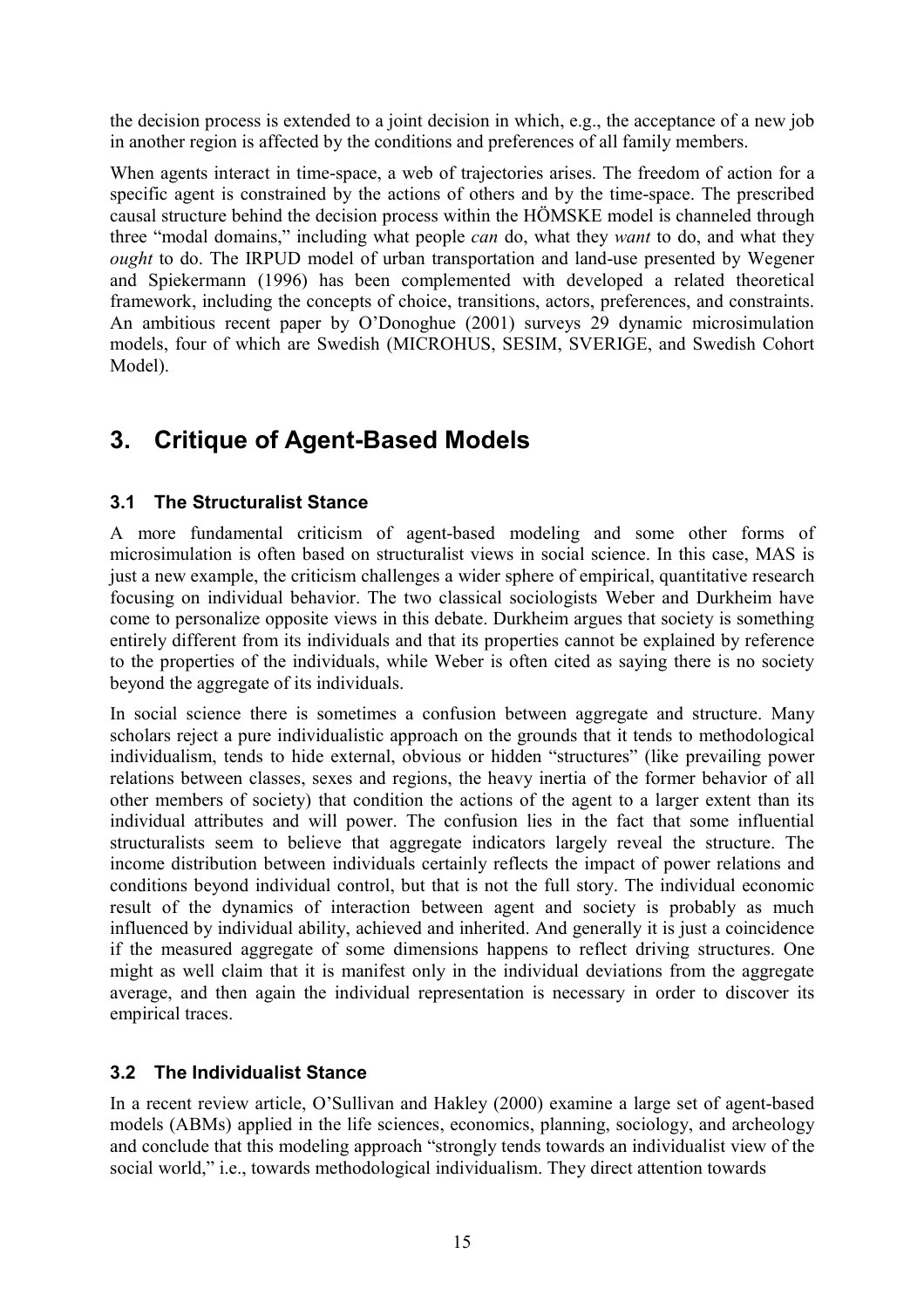the inadequacy of an individualist model of society with reference to debates in social theory … [I]t is important that institutions and other social structures be explicitly included, or their omission be explained. ... We conclude that if ABMs are to have greater value as tools of social science enquiry, then they must be informed by contemporary social theory (whether structurationalist, realist, or morphogenetic) which recognizes the dual nature of individuals and societies and their mutually constitutive roles. … The definite example of agent-based modeling technology is provided by the Santa Fe Institute's 'Swarm' simulation toolkit.

O'Sullivan's and Hakley's basic claim is that the bias towards individualist perspectives is associated "with a focus on one-way emergence of social phenomena from the aggregate activity of individuals." It is important to come to grips with this argument. It can be maintained that this is a problem only if the modeler in so doing omits the impact from *other* social structures which instead, or in conjunction with the modeled ones, condition the modeled behavior. Otherwise this is precisely what one seeks to achieve with the model, viz. to make social structures (including things like inequity, imperialism, and socialism) endogenously emerge from postulated assumptions about the functioning of individuals, about other already emerged institutions, and their environment. It is hard to see any harm in that ambition, rather the opposite, as long as no cheating is involved. The criticism seems therefore a little overstated.

## **4. Convergence**

The basic argument for a micro/time geographic approach to social phenomena goes something like this: Aggregation prior to analysis and modeling of trajectories over the state space of individuals *with* several attributes distorts not only individual but also aggregate results. Largely, this argument also holds as one of the reasons for developing entirely artificial MAS. The way in which individual trajectories interact with and constrain each other is often completely blurred if they are not described, analyzed, and modeled individually.

The connection between MAS and time geography (TG) seems to be somewhat closer than between traditional microsimulation (MS) and the other two paradigms that we consider. All three methodologies emphasize individual representation and computational solution. Many microsimulation models, however, apply a fairly "aggregated" and disconnected (from environment and other agencies) representation of individual behavior, in that certain individual characteristics largely determine individual action. In TG also the interaction with other agents and the environment is fundamental. ABM adds the ambition to include adaptive behavior, self-organization, and emergence. One the other hand, MS are developed with high estimation and validation ambitions, close to observables that facilitate empirical tests; TG, much less so, and MAS/ABM (deliberately) not at all.

If it is the case that higher resolution in physical space, in attribute space, in interaction, environmental conditions and constraints, memory representation, cognition depth, and self organization is so much better, judged by its potential to achieve new general knowledge, that it more than counterbalances the lack of operational test, then why stop with a highly developed TG/MAS? There is at least one artificial phenomenon in society that exploits much greater depths in most of these dimensions and that is pure or biographical fiction. It is not unlikely that the total body of novels, biographies, etc. ever produced in text and in movies has had a much greater impact as decision support than the total body of social science reports. So why attempt science and models? First, there is more systematic knowledge available about social behavior than is contained in the personal prejudices of any writer or other person, sometimes containing rather counterintuitive statements. Second, although the local consistency and depth in explanation found in novels may not be possible to match, the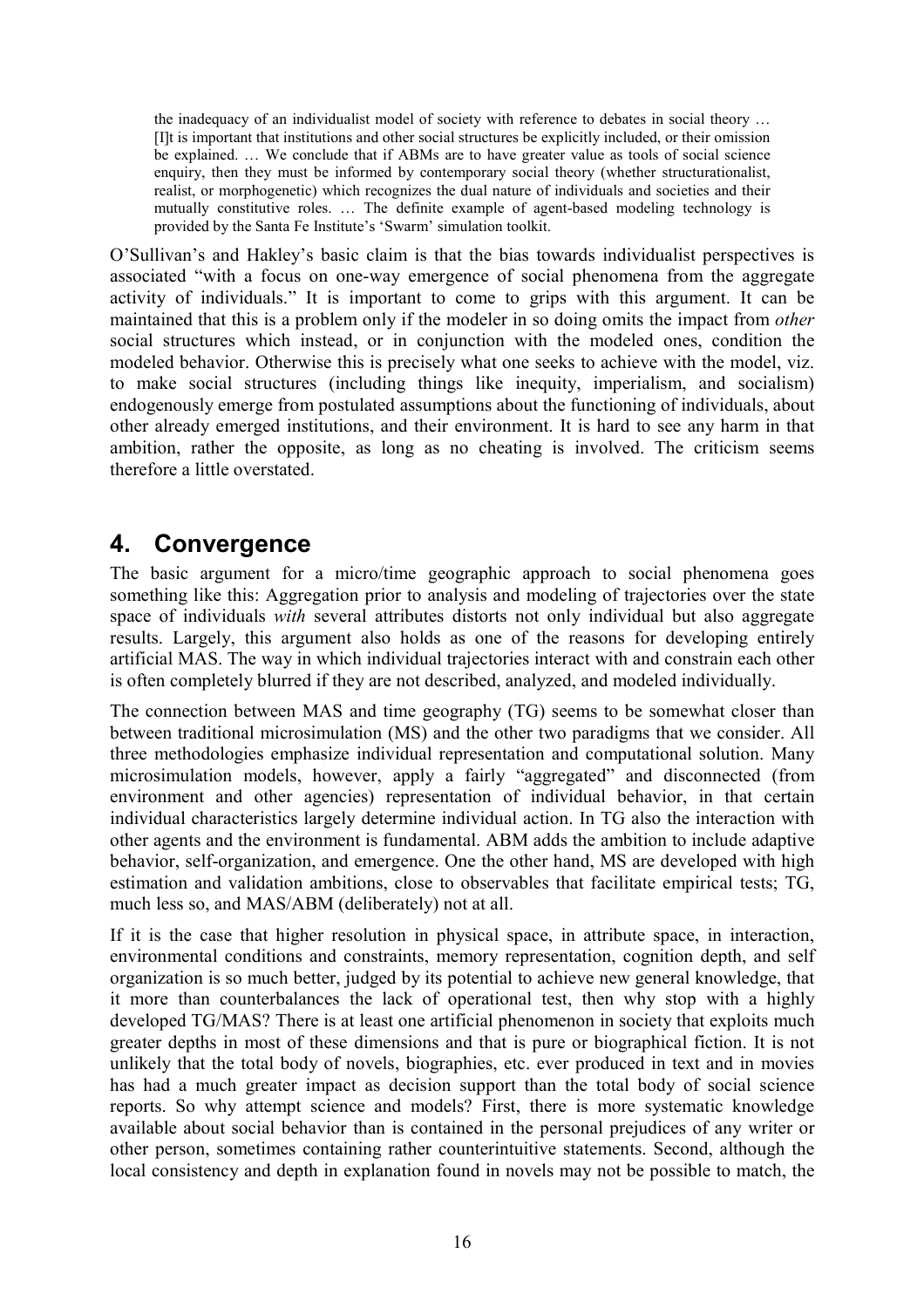same does not hold for the secondary characters and all other characters in the novel. They pop up and go as required by the storyline of the main character. That is their only purpose. Nothing says that they, in turn, are locally consistent or even possible in the same way as the main character, since they are invented only to support his/her story. Therefore, the degrees of freedom to act for the fictitious main character are much greater than is the case for any real person he/she so faithfully seems to mimic, i.e., the behavior is not (necessarily) consistent with the social environment and therefore not possible to generalize to society. In the same way, it is impossible to scale up in-depth TG/MAS to a level where consistency within a large system is maintained. They seem to be bound to give small-scale examples imprisoned within arbitrary borders to a completely over-simplified surrounding system constructed by simple assumptions. Analogously, political action is often justified *post facto* by referring to *policy stories* that border between fact and fiction and attempt to create rational arguments out of unorganized affairs, by putting actions in context (i.e., by pulling them inside the frame of the story).

One of the virtues of the SVERIGE model is that it reaches beyond the limitation of a sample by applying a one-to-one mapping of the inhabitants in all of Sweden. This is important since, even with the crude representation in that model, agents still are different and completely individual. Such a representation facilitates a more accurate modeling of competition and cooperation than is otherwise possible. The partner market, labor market, housing market, and education market are so inherently scale-dependent that almost anything less than full-scale representation considerably truncates the choice set and forces the model to produce biased and inconsistent results due to the combinatorics of "normal" behavior. One of the most essential structural changes in Sweden (and probably elsewhere) is that the number of people that an average person can reach within daily commuting range has increased from less than 5,000 in 1800 to around half a million today. This development has facilitated a division of labor, education, housing, service provision, etc., which is actually utilized by real people and which constitutes a basic property of the contemporary society about which we claim to have things to say with the help of our models.

One possible use of the SVERIGE model is to have it provide a consistent, dynamic system environment for new, in-depth TG/MAS models of particular ideas, places, functionalities, etc. Such models could explore the potential of basic constructs for creating complex behavior and institutions in tractable small niches, while maintaining accurate impact on, and responses from, the environment. That would considerably extend the theoretical and practical potential of TG/MAS modeling. A practical resource for that kind of constructs developed by the Spatial Modeling Center (SMC) in parallel with its SVERIGE model is an event-driven simulator, EVSIM, essentially containing the functionality of the Simulation Package in Simula, but now implemented in C++.

## **5. Conclusion**

We have argued that time geography provides a perspective that helps unify the two paradigms of (a) multi-agent systems, as developed within computer science, and (b) microsimulations, as developed within the social sciences. By identifying and defining these two paradigms, and by reasoning about the central concepts of each of them, we have taken a first step in amalgamating them. We have attempted to take a general systems approach in order to avoid myopia and jargon limitations, and hopefully avoid being too narrow in scope (an approach different from, e.g., Gimblett, 2002).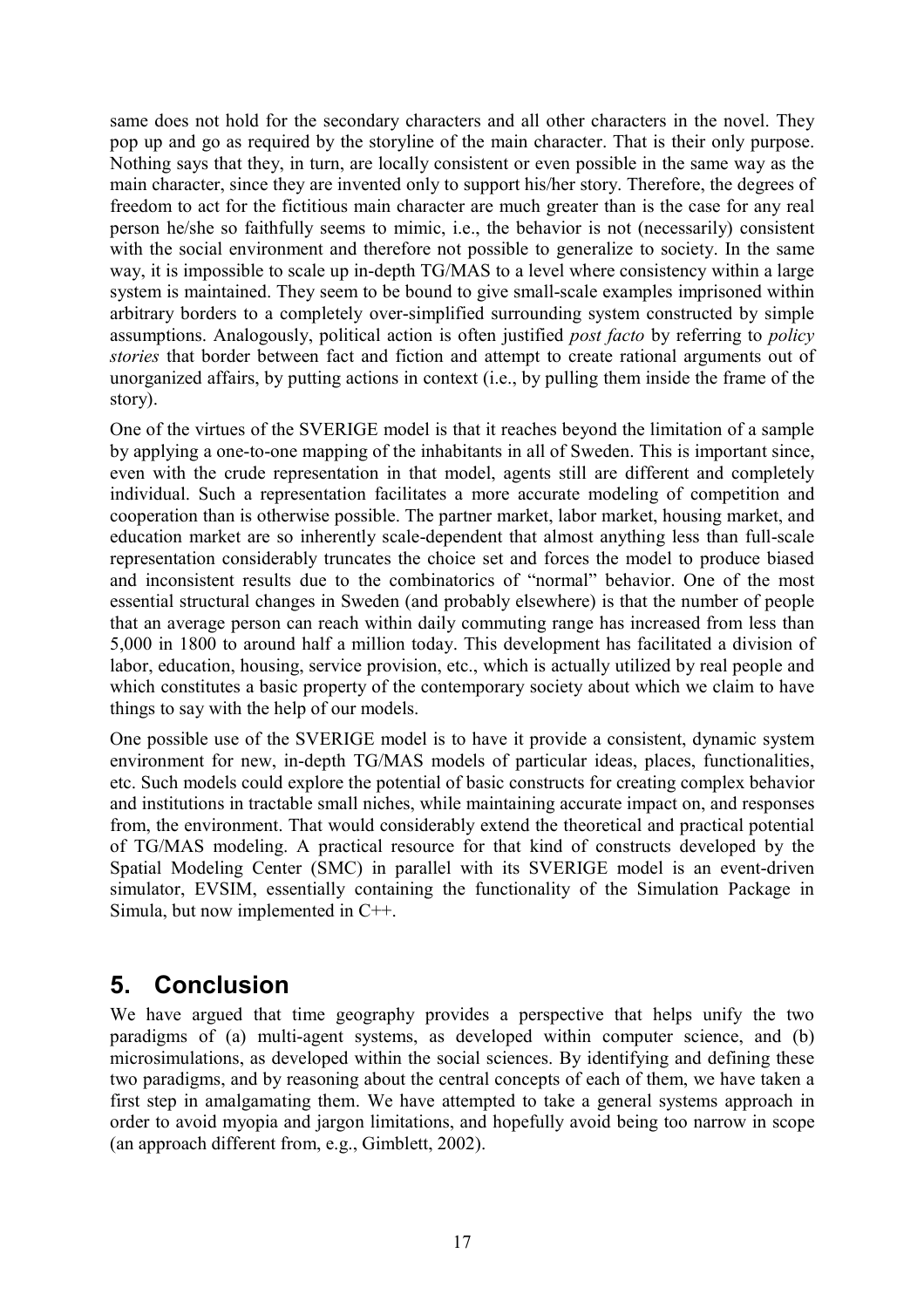Our claim is that developments based on a synthesis of the three paradigms offer a rich potential for substantial advance of systems analysis methodology. It gives a new angle to classical problems like how to achieve consistency with the world outside a defined core system boundary, how to simultaneously represent processes on very different spatial and temporal scales, how to enable agents to concurrently obey internal and external rules, and how to integrate observable and postulated behavior while preserving achievability of endogenous emergence.

#### **Acknowledgements**

The authors would like to thank Fredrik Liljeros, Harko Verhagen, and Leif Gustafsson for pointers to relevant material. We also thank the editors for their patience, and in particular Mats-Olov Olsson for extensive comments on an earlier draft. Magnus Boman also enjoyed the support of Vinnova, through his project Accessible Autonomous Software.

#### **References<sup>6</sup>**

- Agre, P. & Chapman, D. (1987). PENGI An Implementation of a Theory of Activity, *Proc AAAI*. San Mateo, Calif.: Morgan Kaufmann, pp. 268–272.
- Antcliff, S. (1993). *An Introduction to DYNAMOD A Dynamic Population Microsimulation Model*. Canberra, Australia: National Centre for Social and Economic Modelling.
- Axelrod, Robert (1997a). Advancing the Art of Simulation in the Social Sciences. In: *Simulating Social Phenomena*, ed. by Rosaria Conte; Rainer Hegselmann, and Pietro Terno. Berlin: Springer Verlag, pp. 21–40.
- Axelrod, Robert (1997b). *The Complexity of Cooperation*, Princeton, N.J.: Princeton University Press.
- Axtell, Robert (2000). *Why Agents? On the Varied Motivations for Agent Computing in the Social Sciences*, Working Paper 17, Center on Social and Economic Dynamics, Brookings Institution.
- Axtell, Robert; Robert Axelrod, Joshua Epstein, and M. Cohen (1996). Aligning Simulation Models: A Case Study and Results, *Computational and Mathematical Organization Theory* **1**:123–141.
- Bertels, K. and Magnus Boman (2001). Agent-Based Social Simulation in Markets, *Electronic Commerce Research* **1**(1–2):149–158.
- Boman, Magnus (1999). Norms in Artificial Decision Making, *Artificial Intelligence and Law* **7**:17–35.
- Boman, Magnus (2001). Trading Agents, *AgentLink News* **6**:15–17.
- Boman, Magnus, Janis Bubenko jr., and Paul Johannesson (1997). *Conceptual Modelling*, London: Prentice-Hall.

 $\overline{\phantom{a}}$ 

<sup>6</sup> All Internet links verified on February 3, 2002.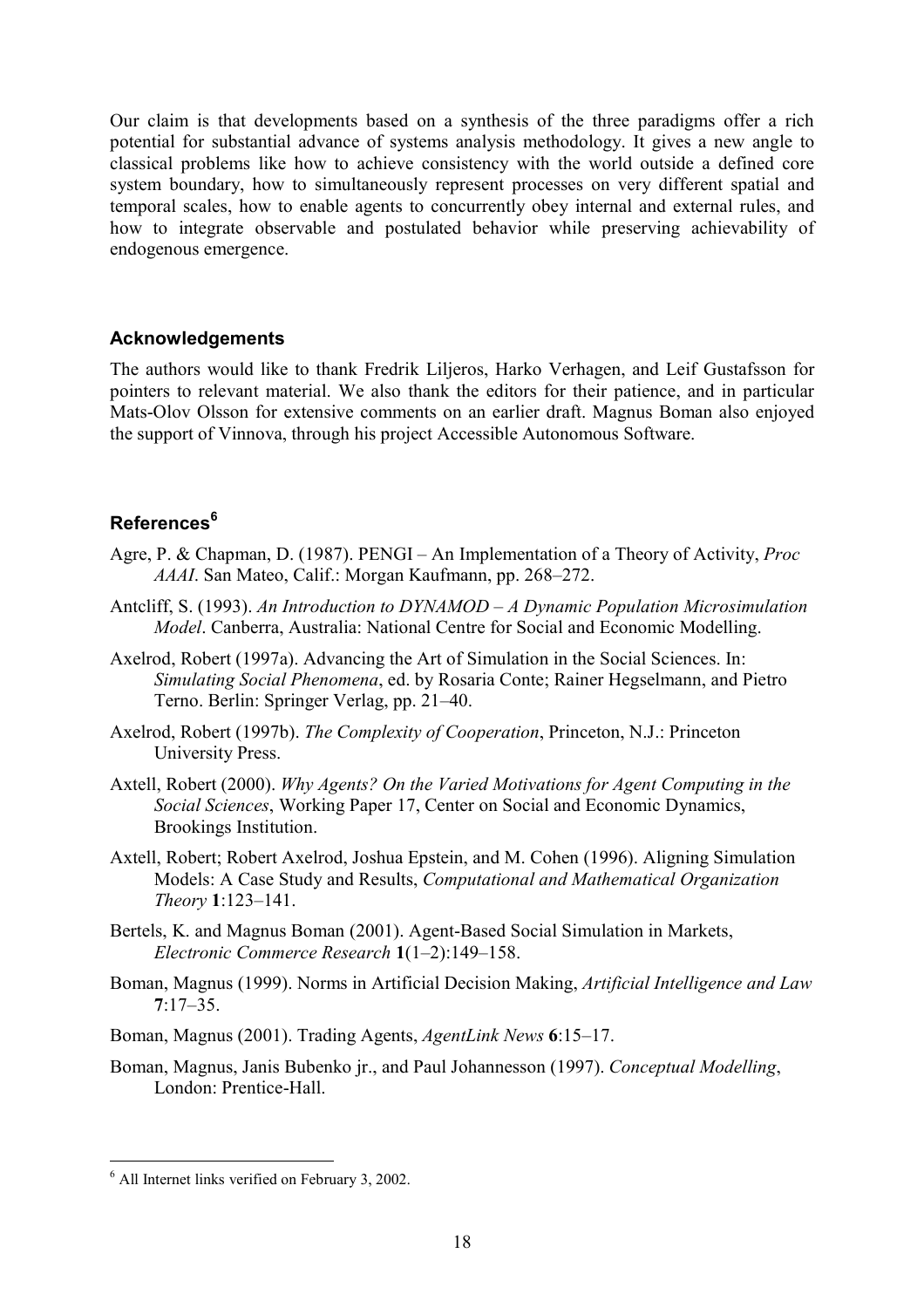- Bond, Alan H. and Leslie Gasser, eds. (1988). *Readings in Distributed Artificial Intelligence*, San Mateo, Calif.: Morgan Kaufmann.
- Bratman, Michael E. (1987). *Intention, Plans, and Practical Reason*. Cambridge, Mass., London: Harvard University Press.
- Brooks, R.A. (1986). A Robust Layered Control System for a Mobile Robot, *IEEE Journal of Robotics and Automation* **2**(1):14–23.
- Brooks, R.A. (1990). Elephants don't play chess. In: *Designing Autonomous Agents*, *Theory and Practice from Biology to Engineering and Back* ed. by Pattie Maes. Cambridge: MIT Press, pp. 3–15.
- Caldwell, Sarah and Lisa A. Keister (1996). Wealth in America: family stock ownership and accumulation 1960–95. In: Clarke (1996).
- Carpenter, J (2002). Evolutionary Models of Bargaining Comparing Agent-Based Computational and Analytical Approaches to Understanding Convention Evolution, *Computational Economics*, forthcoming.
- Castelfranchi, Cristiano (1998). Modelling Social Action for AI Agents, *Artificial Intelligence* **103**(1–2):157–182.
- Clarke, G.P., ed. (1996). Microsimulation for Urban and Regional Policy Analysis, *European Research in Regional Science* **6**:88–116. London.
- Clarke, Martin and A.G. Wilson (1986). A framework for dynamic comprehensive urban models: the integration of accounting and Microsimulation approaches, *Sistemi Urbani* **213**:145–177.
- Clarke, Martin and Einar Holm (1987). Micro-simulation methods in human geography and planning: a review and further extensions, *Geografiska Annaler* **69B**:145–164.
- Dean, T. and Martin Boddy (1988). An Analysis of Time-Dependent Planning, *Proc AAAI*. St. Paul MN, pp. 49–54.
- Dennett, Daniel C. (1978). *Brainstorms Philosophical Essays on Mind and Psychology*. Cambridge, Mass., MIT Press.
- Durlauf, Steven N. (1999). How can Statistical Mechanics Contribute to Social Science?, *Proc Natl Acad Sci USA* **96**:10582–10584.
- Epstein, Joshua M. and Robert Axtell (1996). *Growing Artificial Societies Social Science From the Bottom Up*. Washington DC.: The Brookings Institution.
- Fagin, Ronald, Joseph V. Halpern, Yoram Moses, and Moshe Y. Vardi (1995). *Reasoning About Knowledge*. Cambridge, Mass.: MIT Press.
- Genesereth, Michael and S. Ketchpel (1994). Software Agents, *Communications of the ACM* **37**(7):48–53.
- Georgeff, Michael P. and Amy L. Lansky (1987). Reactive Reasoning and Planning, *Proc AAAI'87*, Seattle WA, pp. 677–682.
- Giddens, Anthony (1984). *The Constitution of Society Outline of the Theory of Structuration*. Berkeley: University of California Press.
- Gilbert, Nigel and Klaus G. Troitzsch (1999). *Simulation for the Social Scientist*. Buckingham: Open University Press.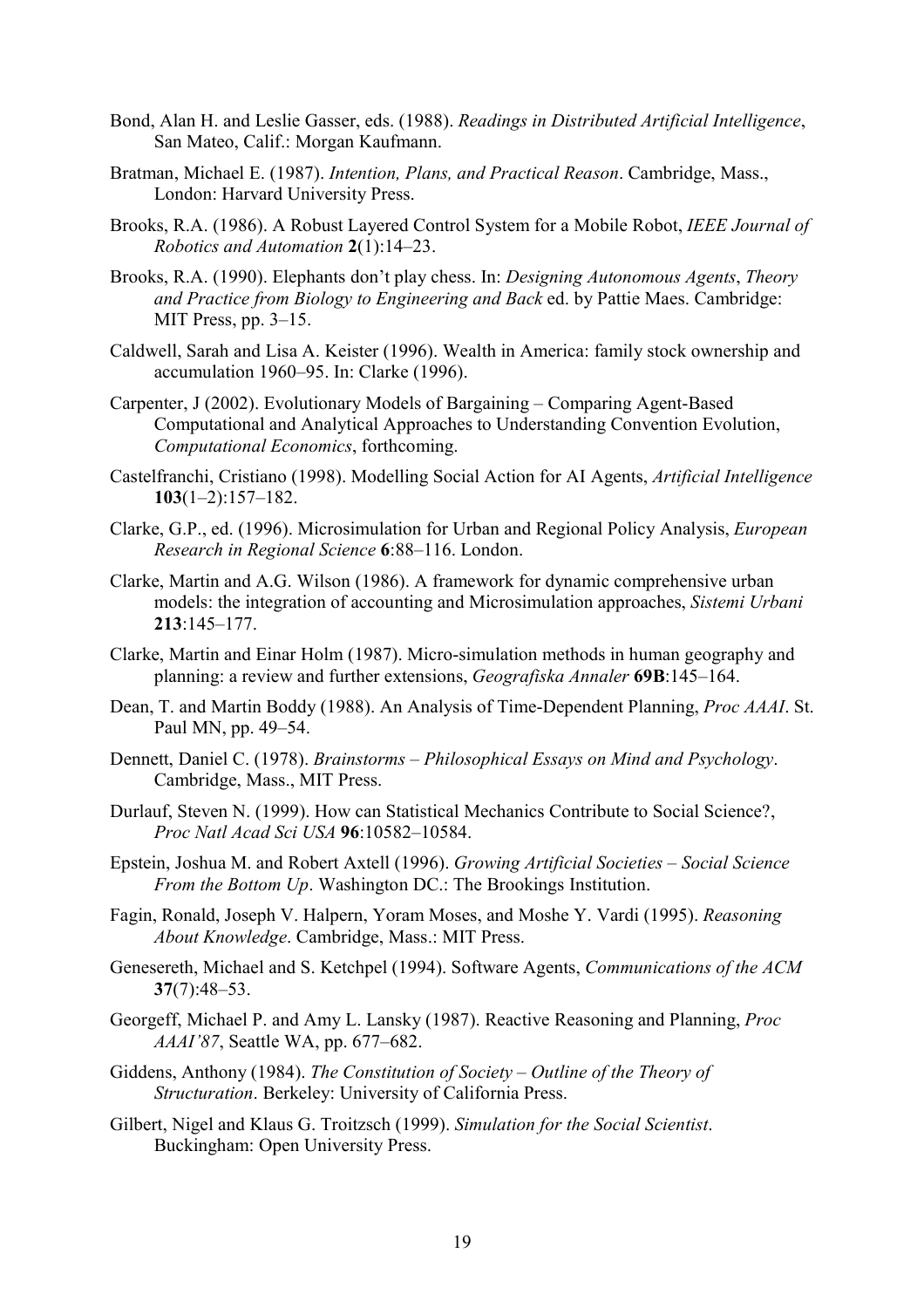- Gimblett, H. Randy, ed. (2002). *Integrating Geographic Information Systems and Agent-Based Modeling Techniques for Simulating Social and Ecological Processes*. New York, Oxford: Oxford University Press.
- Habermas, Jürgen. (1981). *Theorie des Kommunikativen Handels*. Frankfurt am Main: Suhrkamp Verlag.
- Hägerstrand, Torsten (1953). *Innovationsförloppet ur korologisk synpunkt*. Meddelanden från Lunds universitets geografiska institution, avhandlingar XXV. Lund University.
- Hägerstrand, Torsten (1975a). Space, time and human condition. In: *Dynamic Allocation of Urban Space*, ed. by Anders Karlqvist, Lars Lundqvist, and Folke Snickars. Farnborough: Saxon House, pp. 2–12.
- Hägerstrand, Torsten (1975b). Survival and arena: on the life-history of individuals in relation to their geographical environment. *Monadnock* **49**:9–29.
- Hägerstrand, Torsten (1995). Action in the physical everyday world. In: *Diffusing Geography: Essays for Peter Haggett*, ed. by A.D. Cliff, P. Gould, A. Hoare, and N. Thrift. Blackwell.
- Holm, Einar and Lena Sander (2001). Modèles spatiaux de microsimulation. In: *Modèles en analyse spatiale*, ed. by Lena Sander. Lavoisier.
- Holm, Einar, Kalle Mäkilä, and Sture Öberg (1989). *Tidsgeografisk handlingsteori Att bilda betingade biografier*, GERUM Rapport No. 8. University of Umeå.
- Holm, Einar, Urban Lindgren, and Gunnar Malmberg, (2000). Dynamic Microsimulation. In: *Spatial Models and GIS*, ed. by Fotheringham and Wegener, GISDATA Series 7. Taylor & Francis, pp. 143–165.
- Huberman, Bernardo A. and N.S. Glance (1993). Evolutionary Games and Computer Simulations, *Proc Natl Acad Sci USA* **90**:7716–7718.
- Kaelbling, Leslie and Stanley J. Rosenschein, (1990). Action and Planning in Embedded Agents. In: *Designing Autonomous Agents: Theory and Practice from Biology to Engineering and Back*, ed. by Pattie Maes. MIT Press, pp. 35–48.
- Krupp, H-J. (1986). Potential and limitations of Microsimulation models. In: *Microanalytic Simulation Models to Support Social and Financial Study*, ed. by Guy H. Orcutt, J. Mertz, and H. Quinke. North-Holland.
- Langton, Christopher (1986). Studying Artificial Life with Cellular Automata. In: *Evolution, Games and Learning*, ed. by Doyne Farmer, A. Lapedes, N. Packard, and B. Wendroff. North-Holland, pp. 120–149.
- LeBaron, Blake (2000). Agent Based Computational Finance Suggested Readings and Early Research, *Economic Dynamics and Control* **24**(5–7):679–702.
- Leontief, Wassily W. (1951). *The Structure of the American Economy, 1919–1939*. Oxford University Press.
- Lesser, V., ed. (1995). *Proc First Intl Conf on Multi-Agent Systems*. San Mateo, Calif.: Morgan Kaufmann.
- Maes, Pattie (1991). The Agent Network Architecture (ANA), *SIGART Bulletin* **2**(4):115– 120.
- Mas-Colell, Andreu, Michael D. Whinston, and Jerry R. Green (1995). *Microeconomic Theory.* New York: Oxford University Press.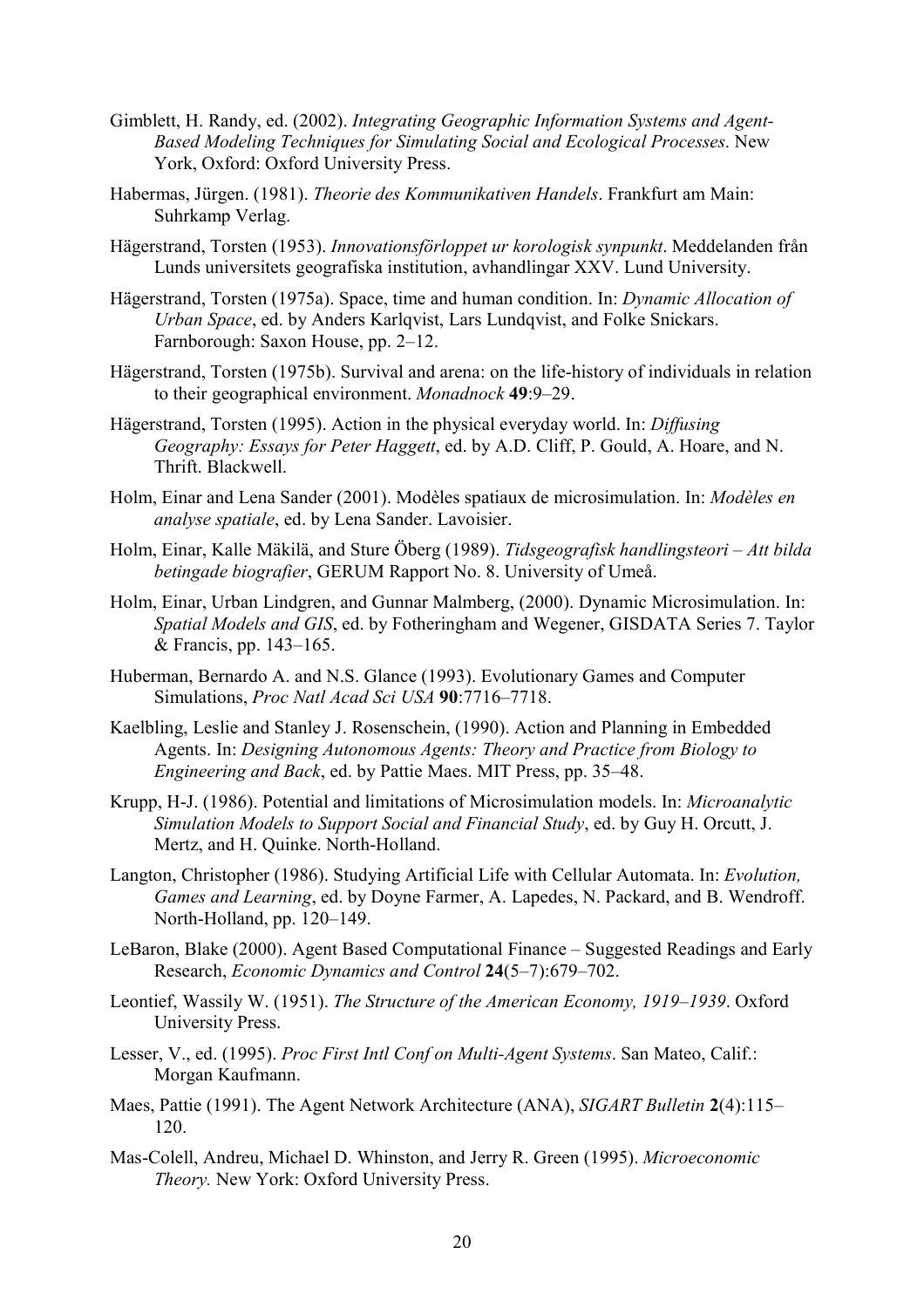- Merz, J. (1991). Microsimulation a survey of principles, developments and applications, *International Journal of Forecasting* **7**:77–104.
- Möhring, M. and Klaus G. Troitzsch (2001). Lake Anderson Revisited by Agents, *Artificial Societies and Social Simulation* **4**(3), available at http://www.soc.surrey.ac.uk/JASSS/4/3/1.html.
- Nakamura, A., Nakamura, M. and Guy H. Orcutt (1976). Testing for relationship between timeseries, *Journal of the American Statistical Association* **71**:214–222.
- Newell, A. and H.A. Simon (1961). GPS, a Program that Simulates Human Thought. In: *Lernende Automaten*, ed. by R. Billing. Oldenbourg, pp. 109–124.
- O'Donoghue, C. (2001). Dynamic Microsimulation A Methodological Survey, *Brazilian Electronic Journal of Economics* **4**(2), December. Available at http://www.beje.decon.ufpe.br/v4n2/v4n2.htm.
- O'Sullivan, D. and M. Haklay (2000). Agent-Based Models and Individualism Is the World Agent-Based?, *Environment and Planning A* **32**:1409–1425.
- Orcutt, Guy H. (1957). A new type of socio-economic system, *Review of Economics and Statistics* **58**:773–794.
- Orcutt, Guy H. (1986). Views on microanalytic simulation modeling. In: *Microanalytic Simulation Models to Support Social and Financial Study*, ed. by G.H. Orcutt, J. Mertz, and H. Quinke. North-Holland.
- Orcutt, Guy H. and D. Cochrane (1949). A sampling study of the merits of the autoregressive and reduced form transformations in regression analysis, *Journal of the American Statistical Association* **44**:356–372.
- Orcutt, Guy H., M. Greenberger, J. Korbel, and A. Rivlin (1961). *Microanalysis of Socioeconomic Systems: A Simulation Study*. Harper & Row.
- Orcutt, Guy H., S. Caldwell, and R. Wertheimer II (1976). *Policy Exploration Through Microanalytic Simulation*. Washington DC:Urban Institute.
- Parunak, H.V.D., R. Savit and R.L. Riolo (1998). Agent-Based Modeling vs. Equation-Based Modeling: A Case Study and Users' Guide, *Proc MABS'98*, LNCS 1534, Springer-Verlag, pp 10–25.
- Rao, A.S. and Michael Georgeff (1995). BDI Agents From Theory to Practice. In: Lesser (1995), pp. 312–319.
- Rosenschein, Stanley J. and Leslie Kaelbling (1986). The Synthesis of Digital Machines with Provable Epistemic Properties. In: *Proc Theoretical Aspects of Reasoning About Knowledge*, ed. by Joseph V. Halpern. San Mateo, Calif.: Morgan Kaufmann, pp. 83– 98.
- Searle, John R. (1969). *Speech Acts An Essay in the Philosophy of Language*, Cambridge University Press.
- Shaw, Alison (2000). *CORSIM Analyst Documentation*. Available at: http://www.strategicforecasting.com/docs/ .
- Smith, R. (1980). The Contract Net Protocol High-Level Communication and Control in a Distributed Problem Solver, *IEEE Transactions on Computers* **29**(12):1104–1113.